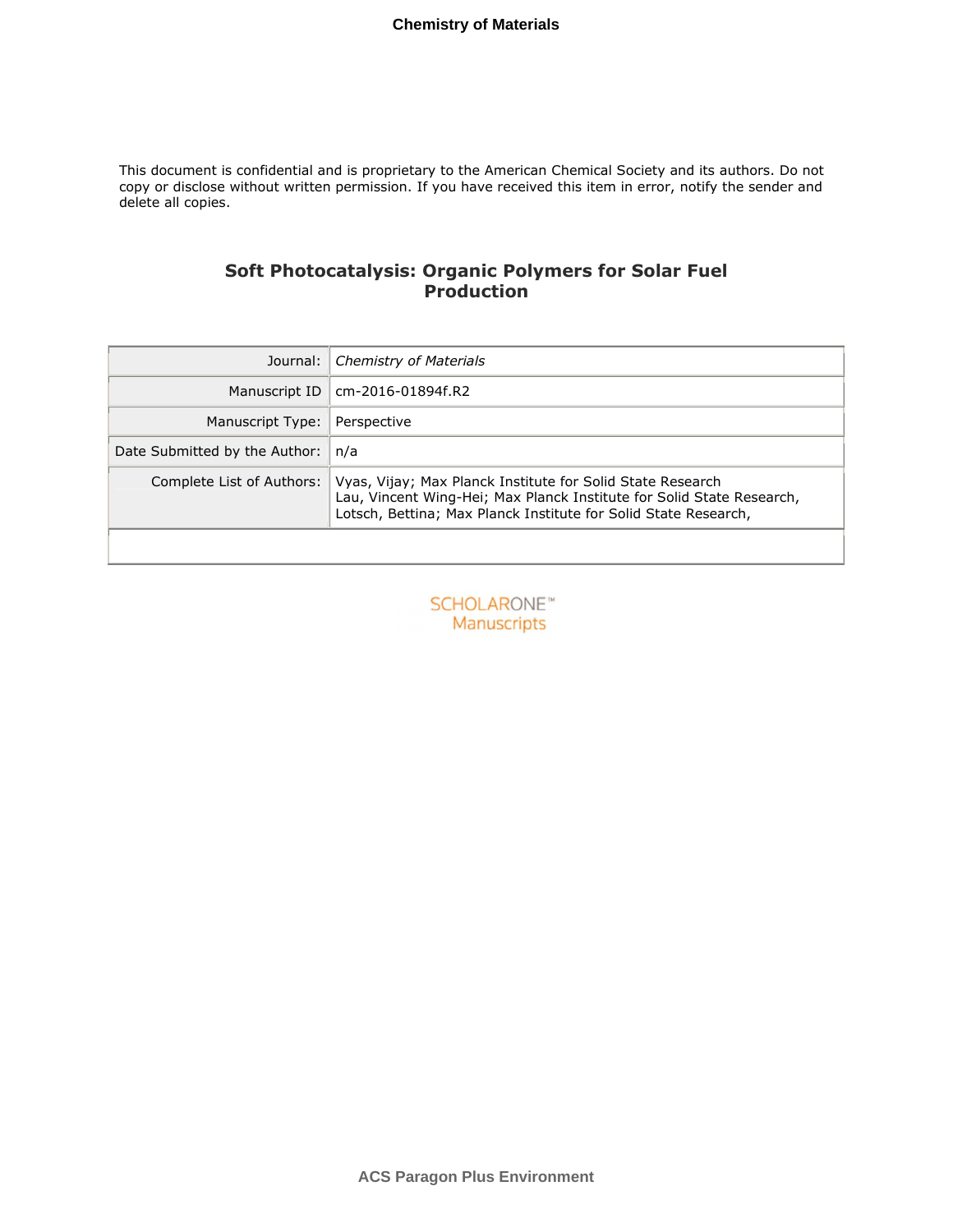# **Soft Photocatalysis: Organic Polymers for Solar Fuel Production**

Vijay S. Vyas,† Vincent Wing-hei Lau† and Bettina V. Lotsch\*†‡§

† Max Planck Institute for Solid State Research, Heisenbergstr. 1, 70569 Stuttgart, Germany.

‡ Department of Chemistry, University of Munich (LMU), Butenandtstr. 5-13, 81377 Munich, Germany.

§ Nanosystems Initiative Munich and Center for NanoScience , Schellingstr. 4, 80799 Munich, Germany.

**ABSTRACT:** Solar fuel generation has attracted vast research interest as an environmentally benign means of producing energy from sunlight for catering to the ever growing world energy demands. As an alternative to inorganic semiconductors, organic polymers have entered the stage as promising photocatalytic systems offering a yet unprecedented scope for molecular engineering and precise tuning of optoelectronic properties. This perspective presents an overview of the development, state-of-theart and growth perspectives of this emerging field and highlights recent advances in photocatalyst design with a particular focus on structure –



property – activity relationships in structurally well-defined 2D polymers for hydrogen evolution.

#### **1. INTRODUCTION**

Global energy demands continue to soar due to growing population and increasing industrialization. With limited reserves of fossil fuels and rising environmental concerns, the conversion of solar energy into clean transportable fuels such as hydrogen or methanol is the key to sustainable growth. Since Honda and Fujishima's seminal report<sup>1</sup> on hydrogen evolution from a TiO<sub>2</sub> photoanode in the 1970s, materials research into novel photocatalysts has reached almost every corner of the periodic table of elements. Some state-of-the-art developments include sacrificial systems with quantum efficiencies approaching 100%<sup>2, 3</sup> or photocatalytic composites capable of water splitting at up to  $2\%$  efficiency.<sup>4, 5</sup> These rapid advances show that the US Department of Energy's (DoE) current target of 10% solar to hydrogen conversion efficiency<sup>6</sup> is not only a desirable but also a feasible goal in photocatalysis research. Despite the research progress thus far, meeting the DoE cost target  $6$  of \$2.10 kg<sup>-1</sup> for commercial deployment still requires significant improvements in terms of photocatalytic efficiency, stability, and  $cost.^{7.9}$ Following Honda and Fujishima's work, there has been significant focus on inorganic photocatalysts, particularly the metal oxides and chalcogenide semiconductors and modifications thereof (e.g. incorporation of dopants, formation of solid solutions, assembling composites etc; see the comprehensive reviews by Yang et al<sup>10</sup> and Osterloh *et al*<sup>11</sup> for example), since they combine high photocatalytic activity with chemical stability, though they are disadvantaged by limited variability. In contrast, organic or metal complex-based homogeneous photocatalysts offer molecular customizability to tune their optoelectronic properties, activity and selectivity.<sup>12</sup> Furthermore, their homogeneity enables unambiguous characterization to better understand the catalytic processes and redox mechanisms involved, which may be translated into rational catalyst design. However, the tunability of molecular photocatalysts comes at the expense of low stability, challenging synthesis routes, and difficulty in scalability. A promising compromise between the two is the heterogenization of homogeneous photocatalysts by incorporating the functional molecules within a robust matrix. <sup>13</sup> This strategy – in its original conception from the field of conventional (thermal) catalysis $14, 15$  – can afford highly active and synthetically tunable "single-site" catalysts which are molecular in nature, but come with the benefits of heterogeneous catalysts, including ease of separation (and therefore recyclability) and improved photophysical properties, and, in many cases, can confer improved chemical and thermal stability. Such polymeric or "soft" materials also benefit from properties such as being light weight, inexpensive and earth-abundant, facilely synthesized, and of relatively low toxicity.

This perspective will provide an overview of the emerging field of polymer photocatalysis, which has its roots in the 1980s and finds its most prominent representatives in 1D and 2D carbon nitride polymers based on triazine and heptazine units. Owing to their strictly alternating C–N backbones without any C–C or C–H bonds and their resulting electron deficient character, carbon nitride polymers are distinct from classical organic polymers in both their molecular structures, as well as chemical behavior. After briefly surveying the key advances and challenges in carbon nitride chemistry, we will turn to the more general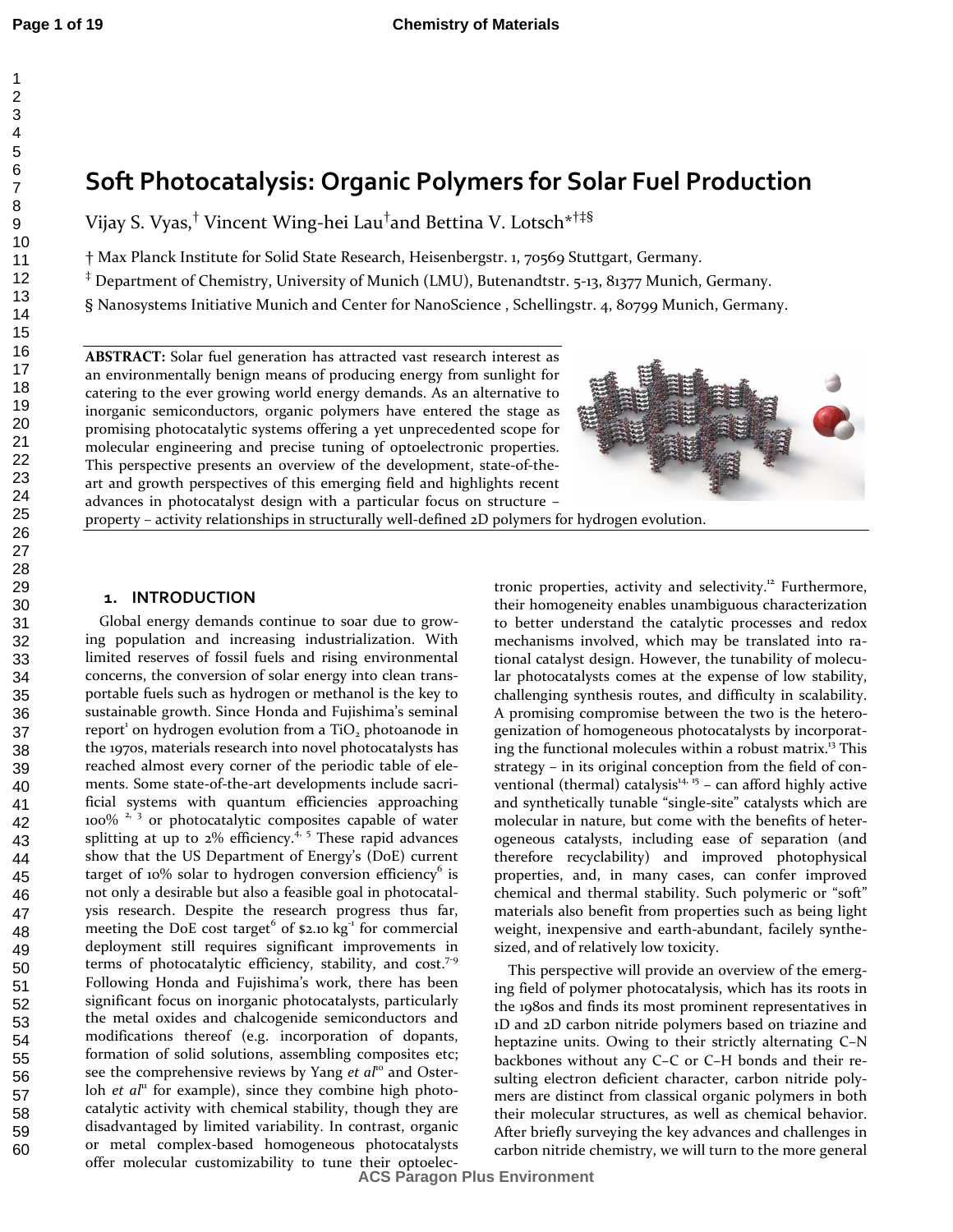and less explored class of organic photocatalysts which are composed of polymerizable organic monomers, resulting in C-C bonded, mostly  $\pi$ -conjugated polymer backbones. First demonstrated in 1985 for light-induced solar fuel synthesis, the one-dimensional,  $\pi$ -conjugated polymers have since progressed to increasing topological complexity in terms of dimensionality (1D vs 2D vs 3D) and structural perfection (amorphous vs crystalline), thereby setting the stage for an emerging class of molecularly editable organic frameworks for photocatalysis (Scheme 1). This account will be devoted to photocatalysis for solar fuel production only; light-assisted organic transformations subsumed under the term photoredoxcatalysis<sup>16-21</sup> will only be discussed at places central to the photocatalytic system under study.

### **2. POLYMERS AS PLATFORMS FOR PHOTOCATALYSIS: DESIGN STRATEGIES**

Engaging organic polymeric materials for solar fuel synthesis offer a range of benefits.<sup>22, 23</sup> As efficient light capture by the photocatalyst is a primary step in the photocatalytic process, organic chromophores, used as building blocks, provide a virtually unlimited variety of optoelectronic and photophysical properties that can be translated into the polymer, including high absorption cross section in the visible range and variable optical bandgaps, high charge carrier mobilities (n- and p-type) and long-lived excited states. These properties can further be refined by choosing suitable combinations of building blocks and adjusting their ratios or as a function of the degree of polymerization.



Scheme 1: Overview of the different classes of polymeric photocatalysts derived from molecularly tunable building blocks, which are discussed in this perspective.

Following the harvesting of photons with energies equal to or exceeding the optical bandgap of the photocatalyst, electrons are excited from the valence band into the conduction band, leaving behind electron holes (Scheme 2). The electron – hole pairs (excitons) thus

formed may separate into polaron pairs (e.g., within ≈ 200 fs for carbon nitride polymers<sup>24</sup>) and need to be sufficiently long lived to effectively diffuse to the catalyst surface where redox processes leading to water splitting or CO<sub>2</sub> reduction take place. Interfacial charge transfer for these reactions in the prototypical inorganic system TiO. takes place in the micro- to millisecond timescale.<sup>25</sup>

Choosing building blocks with inherently high charge carrier mobilities and extending the conjugation length of the polymer is expected to improve exciton/polaron migration along the polymer chain or plane. Notably,  $\pi$ stacking in 2D polymers can significantly enhance interplanar charge migration, thus providing an additional charge percolation channel perpendicular to the layers.<sup>26</sup> Inherently micro- or mesoporous polymers can form bicontinuous donor – acceptor architectures (heterojunctions) where the host (i.e., the framework) and guest (i.e., a species contained in the pores) are phase-separated on the nanometer scale, which is expected to facilitate charge separation and to induce proximity effects relevant for catalysis. This makes porous 2D and 3D polymers particularly attractive, and even more so if ordered charge percolation pathways and heterojunction architectures are accessible, as for example in crystalline covalent organic frameworks (COFs, see 2.6).

Ordered porosity can also be an asset when it comes to the catalytic conversion. Typically, a metal co-catalyst is used to reduce the kinetic overpotential for the redox process involved, and enabling efficient charge transfer from the polymer to the catalytic site is the key to prevent recombination of the charge carriers and to facilitate substrate conversion. Introducing – through non-covalent or covalent bonding – the co-catalyst into the pores of high internal surface area polymers may therefore be an efficient means to increase catalyst loading and to preconcentrate the substrate or sacrificial agents.

 A wealth of information regarding the photophysics and redox catalysis is already available from the research on organic photovoltaics (OPV) on the one hand, $27$  and molecular photocatalysts containing metal coordination complexes, dyes, dyads and triads on the other hand.<sup>28</sup> We expect that findings from these fields will radiate out into polymer photocatalysis and can be conveniently adapted to the rational design of new polymeric heterogeneous photocatalysts with engineered photophysical and catalytic properties.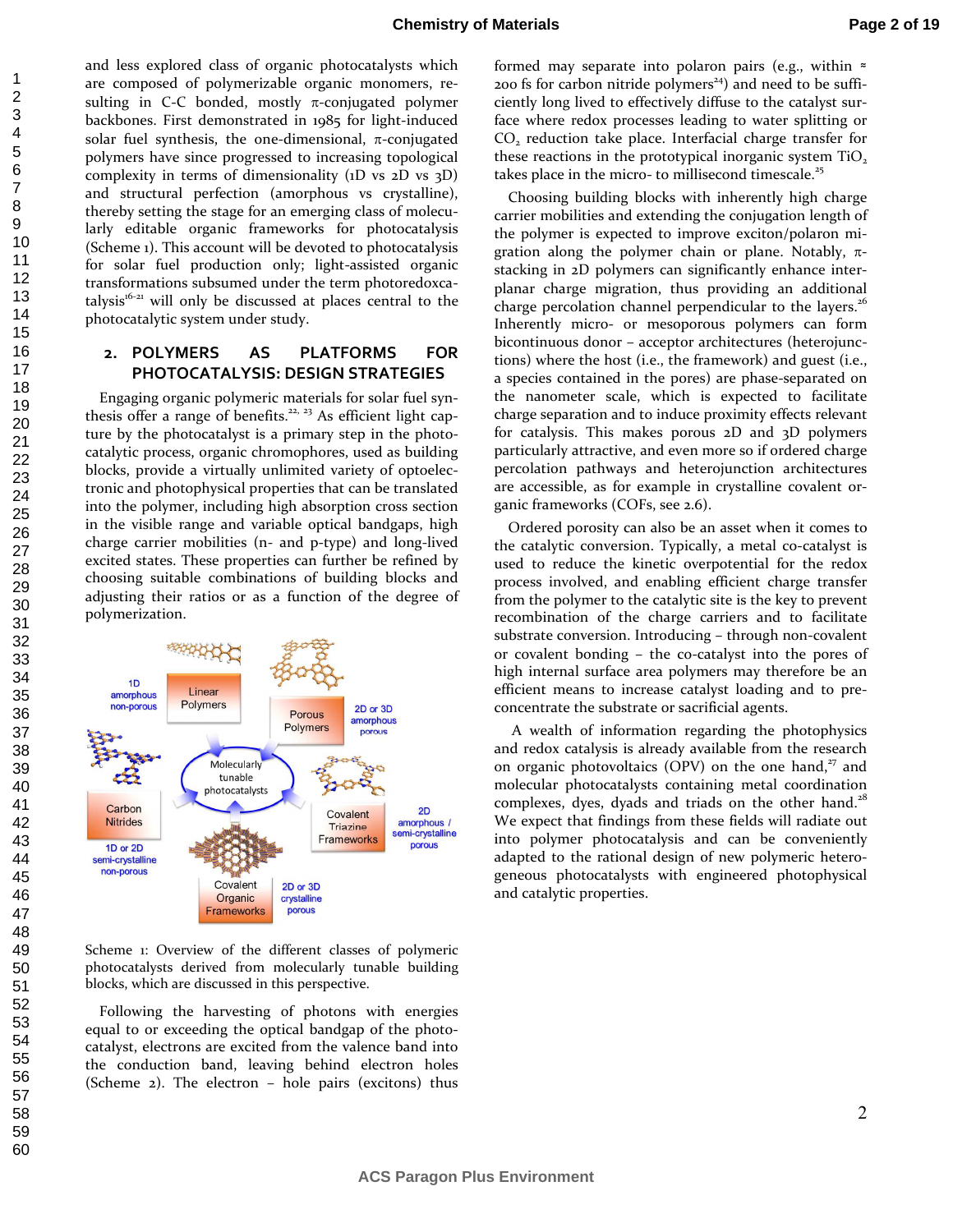

Scheme 2: Schematic overview of the photocatalytic processes in an idealized 2D layered polymeric photocatalyst with simplified eclipsed representation of the stacking of individual layers.

#### **2.1 Carbon nitrides**

This section is not meant to provide a comprehensive overview of the ever-growing field of carbon nitride photocatalysis, and the reader is referred to a number of excellent reviews on this topic instead.<sup>29, 30</sup> Rather, we intend to pinpoint some of the research lines in carbon nitride chemistry that have led up – both causally and in parallel - to the emerging field of polymer photocatalysis, and to highlight differences and commonalities between the two. Widespread interest in graphitic carbon nitride  $(g-C<sub>3</sub>N<sub>4</sub>)$  first arose in the 1990s as it was considered to be the precursor to the hypothetical  $3D$  β- and cubic phases of binary carbon nitride,  $C_3N_4$ , which computationally have been predicted to have ultra-high hardness.<sup>31, 32</sup> While  $g - C_3N_4$  has not been unambiguously synthesized in bulk amounts and there is an ongoing controversy as to the chemical nature of "graphitic carbon nitride", interest in these materials is enjoying a resurgence following the seminal work of Antonietti, Domen and co-workers, 33-35 who demonstrated that a heptazine-based polymer can photocatalyze each of the two half reactions of watersplitting in the presence of sacrificial agents. The material used in this work, christened "melon" in the 1830s by Berzelius and Liebig,  $36,37$  is now synonymously called "graphitic carbon nitride" or "g- $C_3N_4$ " in the current literature. We will therefore use the terms melon and  $g - C_3N_4$ interchangeably to maintain consistency in this field. The structure of melon remained elusive for over 150 years since its first synthesis, as its amorphous nature and lack of solubility hamper structural characterization. The structure of crystalline melon has only been solved recently using a combination of spectroscopic methods, electron diffraction, and structural modelling. Together, they reveal that melon consists of heptazine units linked by secondary amines into one-dimensional polymer strands, which are hydrogen-bonded into arrays that stack together as in layered materials (Figure 1, left).<sup>38, 39</sup> This structural model was also found by Tyborski *et al.* to fit best to the powder x-ray diffraction pattern.<sup>40</sup> Results from neutron diffraction and pair distribution function analysis also provide experimental support for this 1D polymeric structure.<sup>41</sup> More recently, a triazine based 2D

polymer, poly(triazine imide), PTI (structure shown in Figure 1, right), was developed by ionothermal synthesis in salt melts at temperatures beyond 500°C, which was shown to be photocatalytically active for the hydrogen evolution reaction.<sup>42-48</sup>



Figure 1: Crystal structures of melon (left) and PTI (right) viewed along the c-axis.<sup>38, 49</sup>

The research interest in these materials stems from its many advantageous properties for photocatalytic solar fuel production, including: 1) suitable electronic structures and band positions, which straddle the redox potential for water reduction and oxidation while having an optical gap sufficiently narrow for visible light harvesting; 2) excellent chemical and thermal stability, and 3) ease of synthesis from inexpensive, earth-abundant precursors. Carbon nitrides however suffer from severe draw backs, such as 1) limited chemical diversity, i.e. the limited number of building blocks available (triazine and heptazine) and their lack of reactivity; and 2) the low rate of photocatalytic hydrogen and especially oxygen evolution, which is alleviated in part by the use of noble-metal cocatalysts and sacrificial electron donors or acceptors. The moderate activities of unmodified carbon nitrides are attributed to fast exciton relaxation<sup>50</sup> and inefficient charge transfer, which is amplified by their generally low intrinsic surface areas. $5<sup>1</sup>$  The strategies taken to improve these limitations generally fall under three categories: 1) co-polymerization for modulating the optoelectronic properties such as light harvesting,<sup>52, 53</sup> 2) composite/hybrid formation for exciton separation, $54$  and 3) texturization to increase the number of reactive sites.<sup>51, 55,</sup> <sup>56</sup> More recently, an increasing trend towards replacement of noble metal co-catalysts with homogeneous and bioinspired systems is noticeable, which is driven by the need to better understand the photocatalytic mechanism, and to reduce the overall cost of the system, $57-60$  In fact, quantum efficiencies of 26% under sacrificial conditions have been attained for a carbon nitride synthesized by the self-templating precursor urea. $61$  Other promising systems in terms of activity, earth abundance, and scalability prepared through judicious selection of the co-catalyst have also been reported. Prominent examples include g- $C_3N_4$  paired with carbon nanodots<sup>4</sup> or a combination of cobalt oxide and platinum,<sup>5</sup> both of which exhibit complete water-splitting without the use of sacrificial agents. Despite these successes, the lack of synthetic flexibility and control over polymer size, composition and defect levels hinders their photocatalytic improvement, e.g. by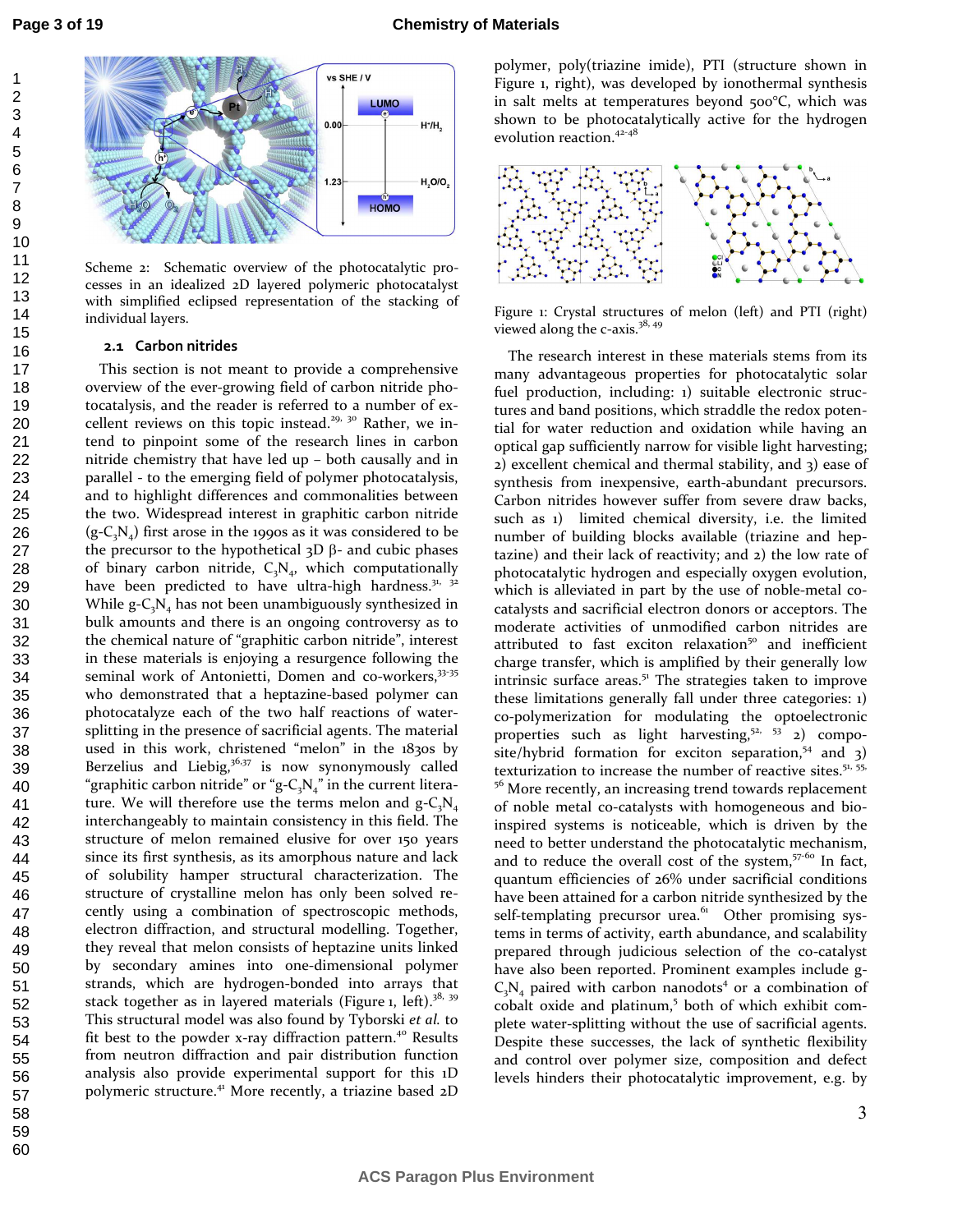modulation of their intrinsic optoelectronic properties through modifying the bandgap, carrier localization, or the electrochemical driving force for hydrogen evolution. As an example, we and others have shown that the optical gap and orbital energies (thermodynamics), as well as the availability of reactive sites (kinetics), are dependent on the number of heptazine units in the polymer; in turn, all these properties affect the observed photocatalytic activity. $62, 63$  Examination of how each feature affects the macroscopic properties, including photocatalytic activity, is challenging given that one cannot systematically vary the polymer size in carbon nitrides through bottom-up synthetic chemistry; in fact, even the structure of the prototype carbon nitride photocatalysts is typically ill-defined. These drawbacks thus highlight the need of using welldefined, synthetically flexible systems, such as the polymers and frameworks discussed in the following.

#### **2.2** π**-Conjugated linear polymers**

Although a new and rapidly emerging field at first sight, polymer photocatalysis has its roots in the early 1980s, when in the aftermath of the global oil crisis the daunting challenge of solar fuel generation by sustainable materials was recognized. In their seminal work, Yanagida and coworkers demonstrated  $H_2$  evolution photocatalyzed by an organic semiconductor in sacrificial systems for the first time.<sup>64</sup> Poly-*p*-phenylene (PPP; Figure 2), synthesized by Ni-catalyzed cross-coupling of 1,4-dibromobenzene or 4,4'-dibromobiphenyl, reduces water in the presence of amines as sacrificial electron donors. Further analysis of the structure of the polymer showed that, depending on the residual bromine content, the average length of a polymer chain was between 7 and 11 phenylene units (hence termed PPP-7 and PPP-11, respectively). With a bandgap of 2.9 eV, which was found to be largely independent of the polymer chain length as determined by photoacoustic spectroscopy, PPP-11 shows a hydrogen evolution rate of  $2.1 \mu$ mol h<sup>-1</sup> using diethylamine as sacrificial electron donor (see also Table 1). It is of note that PPP powder synthesized from benzene according to the Kovacic<sup>65</sup> method was photocatalytically inactive under similar conditions. This may hint to the active role residual Ni metal, introduced through the cross-coupling reaction, could play as a cocatalyst. In fact, while apparent quantum efficiencies (AQEs) of  $<$  0.04 ( $\lambda$  > 290 nm) were recorded for the assynthesized polymer, the use of photodeposited colloidal noble metal co-catalysts such as ruthenium dramatically improves the rate by a factor of 9 when compared with unloaded PPP in methanolic trimethylamine solution under full spectrum irradiation, yielding an  $AQE<sub>max</sub>$  of 0.015 at  $\lambda$  = 405 nm.<sup>66</sup> Nevertheless, nonmetallized PPP was found to more efficiently photocatalyze the reduction of carbonyl compounds and electron-deficient olefins by triethylamine (TEA) in methanol as compared to Ru-loaded PPP. Notably, for example, the reduction of methyl benzoylformate to methyl mandelate in the presence of PPP-11 proceeded in 78% yield without the formation of other reduction products after a 3h irradiation period. $66$  The authors rationalize the ob-

served photocatalytic activity by the chain geometry of PPP which upon photoexcitation may form a quinoid-like substructure giving rise to intra- or intermolecular charge-separated states aiding charge transfer to or from the polymer backbone. However, the low density of the polymers suggests out-of-plane twisting of the *p*phenylene chains, thereby giving rise to an increase in the ionization potential with increasing chain length. This may assist charge carrier localization in solid PPP and, concomitantly, give rise to a contribution of electrons existing in excitonic states rather than from free electrons in the conduction band.<sup>66</sup>

Heteroatom substitution is known to reduce the bandgap, hence improving the light harvesting ability of a photocatalyst. A linear polymer containing pyridyl units (PPy; Figure 2) was synthesized by Ni-catalyzed Yamamoto coupling of 2,5-dibromopyridine. Compared to an optical gap of 2.9 eV in PPP, PPy shows a reduced bandgap of 2.4  $eV$ .<sup>67</sup> This observed red shift in the absorption spectra of PPy coupled with better photoinduced charge separation, results in an almost 10-fold enhancement for hydrogen evolution by PPy under visible light irradiation (>400 nm) compared to PPP. The rate of photocatalysis was improved further by a factor of 14 in the presence of colloidal Ru as co-catalyst.<sup>68</sup> Interestingly though, the observed products of the photoreduction of carbonyl compounds suggests that a sequential two-electron transfer reduction is operative in PPy, rather than the oneelectron pathway observed for PPP.

The authors reason that the photoexcited state in PPy is reductively quenched by the sacrificial electron donor, hence resulting in the formation of an anion radical which is better stabilized by the pyridine rings (Scheme 3) as compared to the phenyl rings in PPP. The PPy structure is expected to be more co-planar than the PPP backbone owing to the smaller steric hindrance between the hydrogen atom at the 6-positions and the nitrogen atom of the neighboring pyridine ring. It is this coplanar geometry in PPy that should stabilize, through delocalization, the radical anion that is formed upon reductive quenching with an electron donor (Scheme 3; P, Q and R). In addition, the authors present evidence for the formation of a hydrogenated PPy intermediate occurring through a photo-Birch reduction (Scheme 3; A, B, C and D), which may play an important role in the photoreduction of ketones with very negative reduction potentials. In other words, two different photoreduction mechanisms may be at play in PPy, the dominance of which depends on the reduction potential of the involved substrate, namely direct electron reduction via radical anion or bipolaron states (Scheme 3; P, Q, R) vs. photo-induced hydride transfer through the hydrogenated PPy intermediates (Scheme 3; A, B, C and D).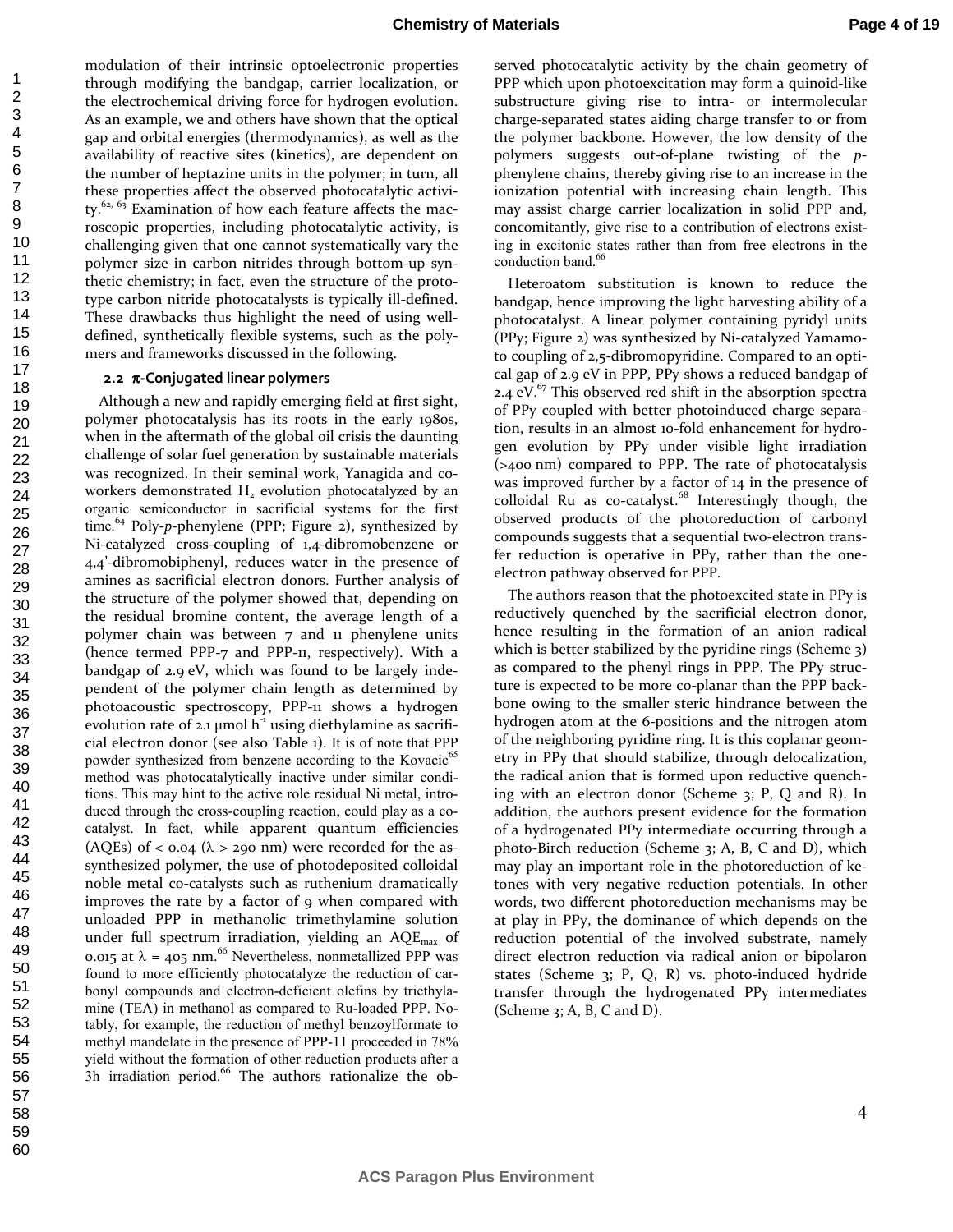

Figure 2: Structures of linear polymers: poly-*p*-phenylene (PPP), polypyridine-2,5-diyl (PPy) and oligomers used for photocatalysis.  $64, 67, 69$ 

An interesting question is whether there is a minimum polymer length for which photocatalytic activity is observed. This question was addressed by Matsuoka et al. who compared a series of linear oligomeric *p*-phenylene chains OPP- $n$  ( $n=2-6$ )<sup>70</sup> with each other and with their pyridine analogues (OPy-3 and OPy-4; Figure 2).<sup>69</sup> They found that three *p*-phenylene (OPP-3) units were necessary for photoinduced charge-separation and, hence, hydrogen evolution to occur; the hydrogen evolution efficiency increased with increasing chain length. Interestingly, the efficiency also scaled with the solubility of the oligomeric model catalysts, giving rise to more efficient hydrogen evolution in the more soluble systems in which homogeneous catalysis may prevail over heterogeneous contributions, albeit at the expense of lower longterm stability. OPP-3 was also shown to photocatalyze the photoreduction of  $CO<sub>2</sub>$  to formic acid and CO in the presence of triethylamine as a sacrificial electron donor.<sup>71</sup> Use of electron mediators such as Cobalt(III) complexes of cyclam (1,4,8,11-tetraazacyclotetradecane or related tetraazamacrocycles) facilitates electron transfer from the radical anion of OPP-3 to CO<sub>2</sub>. Mechanistic and kinetic studies suggest the formation of intermediate  $Co$ - $CO<sub>2</sub>$ adducts that assist the electron transfer and improve the overall efficiency of the photoreduction.<sup>72, 73</sup>



Scheme 3: Proposed mechanism of PPy/OPy-catalyzed photoreductions, which is also invoked to operate in PPP/OPP-type systems. Adapted from reference 68 with permission from The Royal Society of Chemistry.

The oligomeric systems OPy- $n$  ( $n = 3$  or 4; Figure 2) show similar quantum yields at  $\lambda$  = 313 nm, which are however superior by at least one order of magnitude to those of their phenyl counterparts OPP-*n*. <sup>69</sup> Investigations using γ-radiolysis, pulse radiolysis and laser flash photolysis revealed that, like for the OPP-*n* systems, the primary photocatalytic processes in these oligomers involve reductive quenching of the photoexcited singlet state by the sacrificial electron donor triethylamine, giving rise to the anion radical OPy-n<sup>•</sup> and the TEA<sup>•+</sup> radical cation, followed by noble metal mediated electron transfer from the anion radical to the protons, thereby evolving hydrogen gas (Scheme 4). Photoreduced RuCl<sub>3</sub> acts as an electron relay, which is crucial for efficient charge separation and transfer to occur. The protonation of the anion radicals occurs in competition with electron transfer, thus leading to photodegradation of the oligomers and loss of photocatalytic activity. The radical cation (TEA●<sup>+</sup> ) further hydrolyzes to give diethylamine and acetaldehyde (Scheme 4).

$$
OPy-n+h\nu \longrightarrow 10Py-n^*
$$
\n
$$
10Py-n^* \longrightarrow 30Py-n^*
$$
\n
$$
10Py-n^* + Et_3N \longrightarrow OPy-n^*
$$
\n
$$
30Py-n^* + Et_3N \longrightarrow OPy-n^-
$$
\n
$$
0Py-n^- \longrightarrow OPy-n+e^-
$$
\n
$$
3e^- + RuCl_3 \longrightarrow Ru^0
$$
\n
$$
e^- + H^+ \longrightarrow Hu^0 \longrightarrow H_2
$$
\n
$$
OPy-n^* + H^+ \longrightarrow OPy-n-H^*
$$

 $\text{Et}_2\text{N} - \text{CH}_2\text{CH}_3 \xrightarrow{2\text{h}_{\text{VB}} - \text{H}^+} \text{Et}_2\text{N}^+ \text{CHCH}_3 \xrightarrow{\text{OH}^-} \text{Et}_2\text{NH} + \text{CH}_3\text{CHO}$ 

Scheme 4: Hydrogen evolution mechanism using pyridine oligomers as photocatalysts. Adapted with permissions from references 69 and 66 from The Royal Society of Chemistry and the American Chemical Society.

Nearly two decades after Yanagida's work, the interest in organic polymeric semiconductors for photocatalytic hydrogen evolution is back.<sup>74, 75</sup> Using low molecular weight conjugated phenylene oligomers with up to six *p*substituted phenyl rings, Cooper and co-workers noted an increase in photocatalytic hydrogen evolution with increasing oligomer size.<sup>75</sup> As a means of increasing conjugation across the polymer chain, a bridging group between the phenyls in the linear oligomers was introduced. The lowering of the torsional angle leads to greater charge delocalization. The result of decreasing the optical gap can be seen in an increased hydrogen evolution rate when compared with the non-planar polyphenyl oligomers. The authors propose that the increased efficiency of the planar analogues primarily stems from longer charge carrier lifetimes, induced by the increased conjugation length,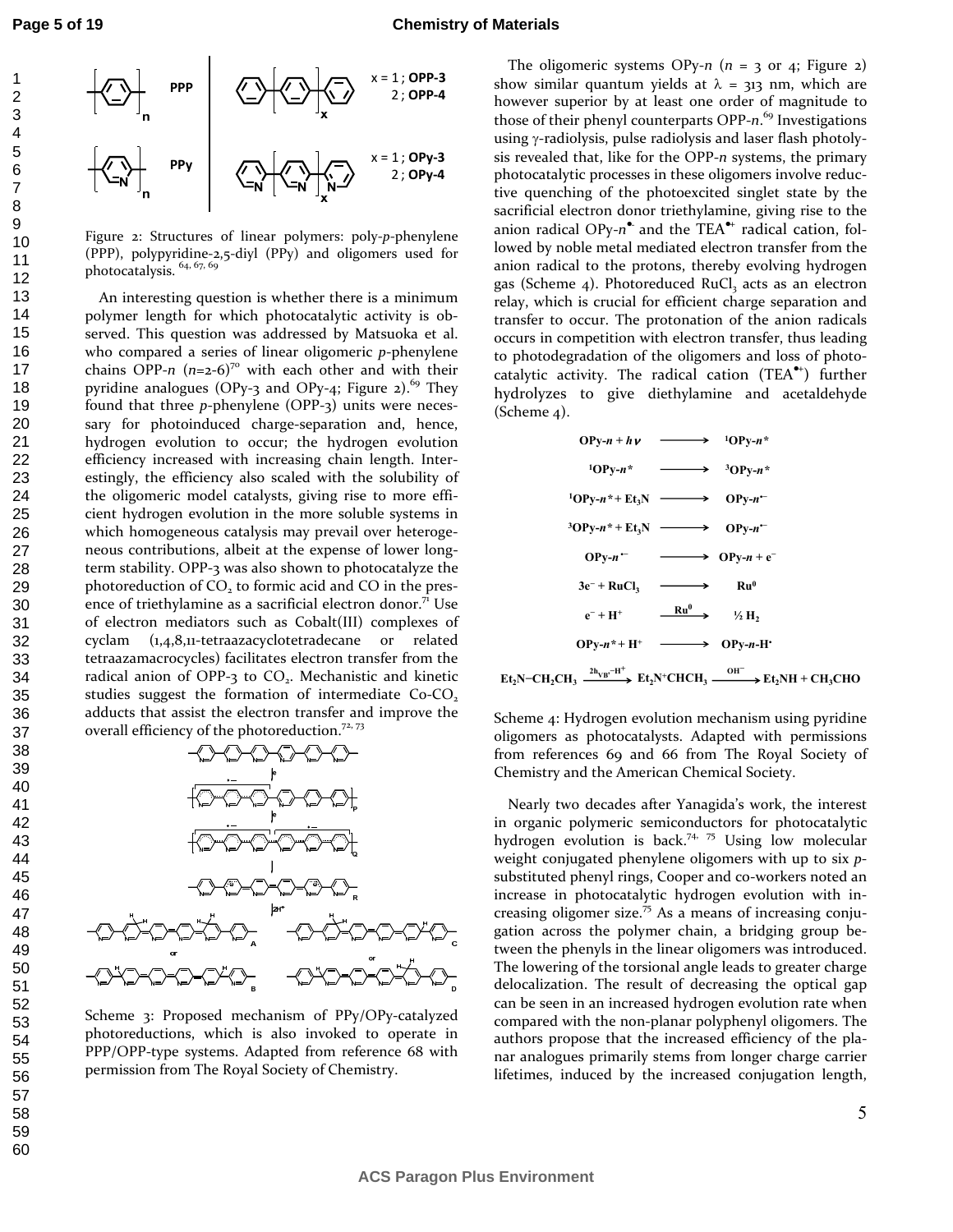thus pointing out important design principles affecting the charge carrier dynamics in polymer photocatalysis.



Figure 3: Structures of poly-*p*-phenylenes synthesized by Kumada (P1K) and Suzuki coupling (P1S) and planarized polymers with carbon or heteroatom substitution (P2-P7). Adapted from reference 75 under a Creative Commons Attribution License.

A further extension in the conjugation length by polymerization led to a series of linear polymers (Figure 3) that include poly-*p*-phenylenes synthesized by Kumada (P1K) or Suzuki coupling (P1S).<sup>75</sup> Analogous conjugated co-polymers with phenyl 1,4-diboronic acid and planarized units such as fluorene  $(P_2, P_3)$ , and with heteroatom substitution – carbazole (P4, P5), dibenzo[b,d]thiophene (P6) and dibenzo[b,d]thiophene sulfone (P7) – were also prepared. The photochemical hydrogen evolution shows an increasing trend when compared with the other linear analogues (P1K; 2.0  $\mu$ mol h<sup>-1</sup> and P1S; 3.9  $\mu$ mol h<sup>-1</sup>) upon planarization and heteroatom substitution from CMe,  $(P_2; 8.3 \text{ µmol h}^{-1})$  to N-H  $(P_4; 7.8 \text{ µmol h}^{-1})$ , S  $(P_6;$ 26.6  $\mu$ mol h<sup>-1</sup>) and SO<sub>2</sub> (P7; 92.2  $\mu$ mol h<sup>-1</sup>) in methanolic triethylamine under > 420 nm irradiation. The optical bandgap of the polymers shows a narrow distribution from 2.72 to 2.86 eV thus leading to very similar light harvesting abilities. Furthermore, DFT calculations do not indicate significant differences in the thermodynamic driving force for proton reduction in these polymers. Thus, a combination of longer charge carrier lifetime, higher charge carrier mobility arising from planarity, and increasing rigidity of the polymer network was elaborated as a plausible explanation for the observed trend.

#### **2.3 All-polymer nanocomposites**

Heterojunction design, i.e. casting two types of polymers with complementary bandgap into nanoscale bicontinuous donor–acceptor architectures, can be a suitable method for facilitating the separation and extraction of photogenerated charge carriers. Coupling low bandgap polymers with high charge carrier mobility as photosensitizers with organic polymers having the desired bandgap and band level alignment for photocatalytic hydrogen evolution can lead to higher photocatalytic activity. Heterojunction designs have successfully been used in OPV for photocurrent generation and are expected to improve the separation of photogenerated electron–hole pairs

following exciton formation. Poly(3-hexylthiophene) (P3HT) – a semiconductor with an optical gap of 1.9-2.1 eV – when mixed with  $g - C_3N_4$  results in a 300-fold improvement in hydrogen evolution when compared with pristine  $g - C_3N_4$  using sulfide/sulfite as the sacrificial electron donors with Pt as the co-catalyst.<sup>76</sup> Using as little as 3 wt% of P3HT (with  $g - C_3 N_4$ ) leads to a high  $H_2$  evolution rate of  $560 \mu$ mol h<sup>-1</sup>. Photoluminescence (PL) quenching studies show a decrease in intensity of  $g - C_3N_4$  emission upon addition of P<sub>3</sub>HT. Nearly 60% PL intensity of  $g - C_3N_4$  was quenched with the addition of mere 1 wt% P3HT, thus suggesting efficient charge transfer between the two components (Figure 4a).



Figure 4: Proposed mechanism for photocatalytic hydrogen evolution using a  $g - C_3 N_4$  nanocomposite with conductive polymers. a) With P3HT in the presence of sacrificial electron donor and b) with PPyr without sacrificial agent. Reproduced from reference 76 and 77 with permission from The Royal Society of Chemistry.

Another conductive organic polymer employed to form a bulk heterojunction with  $g - C_3N_4$  is polypyrrole (PPyr). Using 1.5 wt% of PPyr in the nanocomposite, a 50-fold increase in hydrogen evolution was observed in the presence of Pt co-catalyst without any sacrificial electron donor.<sup>77</sup> The authors argue that the use of conductive polymers increases the surface electronic conductivity and facilitates the transport of the photogenerated electrons and holes. As the valence band (VB) and conduction band (CB) of the conducting polymers are more negative than the VB and CB of  $g - C_3N_4$ , the conducting polymer also acts as a photosensitizer, transferring electrons in the photoexcited polymer to  $g - C_3N_4$  and thus more electrons are available for proton reduction. The holes in turn are either quenched by P3HT acting as sacrificial electron donor or oxidize hydroxide ions, yielding  $\rm H_2O_2$  when used in pure water (Figure 4b).

#### **2.4 Conjugated Porous Polymers**

Organic two-dimensional (2D) polymers exhibit extended  $π$ -conjugation combined with structural and textural micro- or mesoporosity; the systems discussed in this section are invariably amorphous, i.e. do not possess long-range order. 2D porous polymers have been extensively explored in areas such as gas adsorption, heterogeneous catalysis, and sensing.<sup>78</sup> As photocatalysts for solar fuel generation, however, these polymers have hardly been investigated to date. In fact, only a handful of systems besides the ubiquitous carbon nitrides have been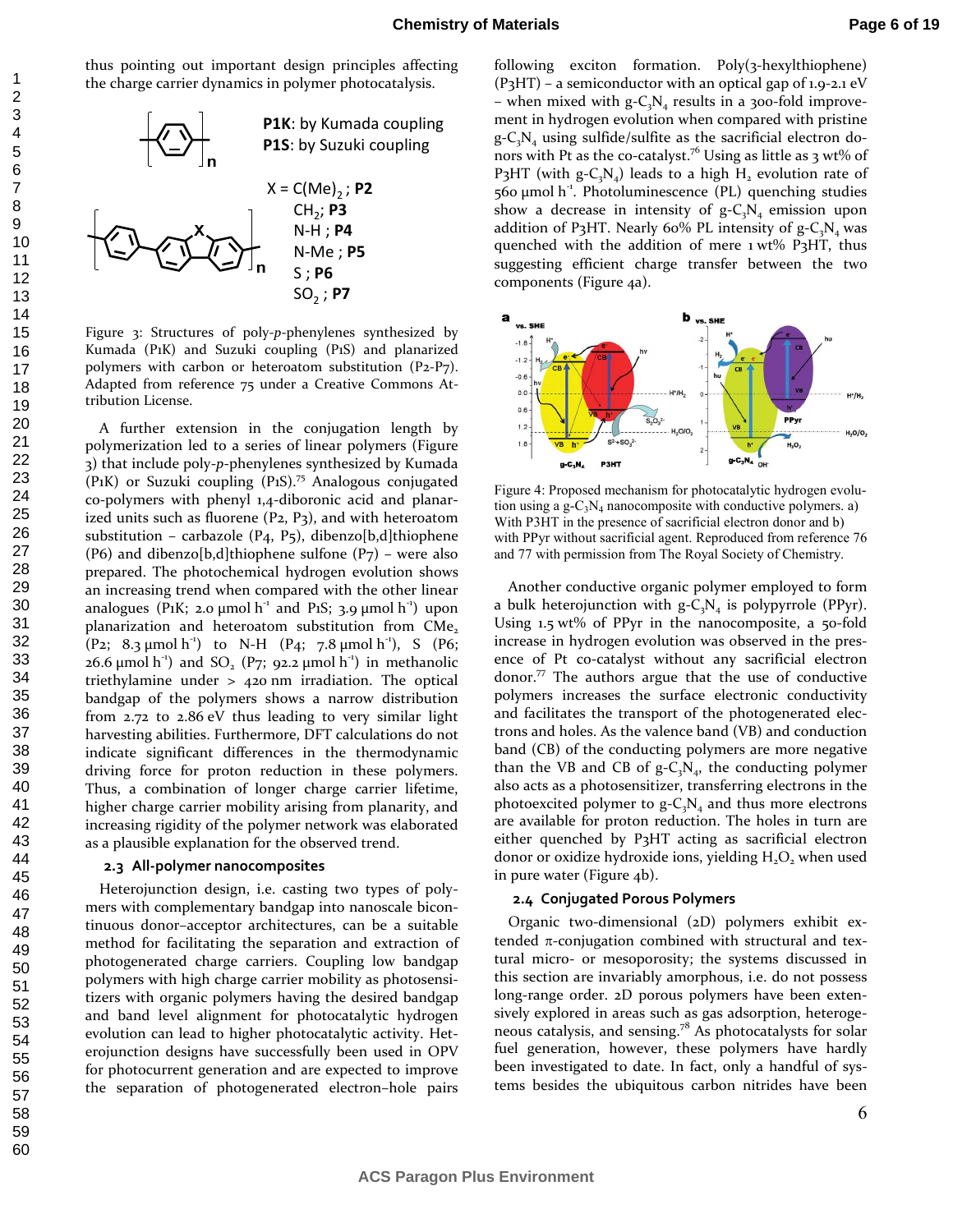reported. Müllen and coworkers prepared a series of poly(azomethine) networks (AB1-AB4; Figure 5) using 1,3,5-tris(4-aminophenyl)benzene (A) with bifunctional aromatic aldehydes containing benzene (B2), naphthalene  $(B_3)$  and anthracene  $(B_4$  and  $B_5)$  cores.<sup>79</sup> Using DFT calculations the authors show that the positions of the HO-MOs largely lie on the aromatic chromophore containing the aldehydic groups (Figure  $\frac{1}{2}$  c and c). This in turn influences the light harvesting properties of the polymers as seen in their optical bandgap which ranges from 2.38 to 1.96 eV. Using triethanolamine as sacrificial electron donor and Pt as co-catalyst, the amount of photocatalytically produced hydrogen was found to be 1.5, 6.7, 6.2 and  $0.7 \mu$ mol h<sup>-1</sup> for AB1, AB2, AB3 and AB4, respectively. The lower photocatalytic activity of AB4 in comparison to AB3 in spite of similar optical bandgaps presumably arises from poorer charge transport in the former due to the higher torsional angle of the chromophore (B4) in the polymer. These results clearly point to the fact that the optical gap is an important but not the sole factor in determining photocatalytic activity.



Figure 5: a) Building blocks of 2D polymers (AB1-AB4) synthesized from 1,3,5-tris(4-aminophenyl) benzene (A) and a series of bifunctional aromatic aldehydes – terephthalaldehyde (B1), naphthalene-2,6-dicarbaldehyde (B2), anthracene-2,6-di-carbaldehyde (B3) and anthracene-9,10 dicarbaldehyde (B4). b & c) Graphical HOMO representation of the model segments from  $AB_3$  (b) and  $AB_4$  (c) obtained by geometry-optimized DFT calculations (B3LYP, 6-311G\*\*). Adapted from reference 79 with permission from The Royal Society of Chemistry.

Using the statistical copolymerization approach, the Cooper group reported a series of conjugated microporous polymers (CMPs) where the optical gap was

tuned by changing the proportions of phenyl and pyrene building blocks.<sup>74</sup> The chromophores were introduced into the polymers by Suzuki-Miyaura coupling using 1,4 benzene diboronic acid (A) and 1,2,4,5tetrabromobenzene (B) as phenyl precursor, while the 1,3,6,8-tetraboronic pinacol esters of pyrene (C) and 1,3,6,8-tetrabromopyrene (D) were the sources for the pyrene chromophore. Under visible light (> 420 nm) irradiation, all CMPs showed steady hydrogen production using diethyl amine as the sacrificial electron donor without any added noble metal co-catalyst (Figure 6). As a direct consequence of bandgap engineering, the polymers show an increasing hydrogen evolution rate with decreasing optical gap from 2.95 eV for CMP1  $(\mu \text{mol h}^{-1})$  to 2.33 eV for CMP10 (17.4  $\mu$ mol h<sup>-1</sup>). A further decrease in bandgap, however, led to a decrease in photocatalytic activity that was attributed to either an increased nonradiative electron−hole recombination or an increase in electron transfer barrier between the polymers and protons in the pyrene-rich CMPs. 2D conjugated polymers thus bring together essential elements of linear polymers in terms of conjugation and easy synthesis. Additionally, they offer the added benefits of extended  $\pi$ -overlap across and, in some cases, perpendicular to the layers, porosity and increased robustness of the chromophors by locking them in place through the network formation.



Figure 6: Conjugated microporous polymers (CMP 1 to 15) synthesized by statistical co-polymerization of the four monomers A, B, C and D. The CMPs show a steady decrease in optical bandgap (red squares) as a function of increasing pyrene content. Upon irradiation with visible light for 6 hours using diethylamine as sacrificial electron donor, the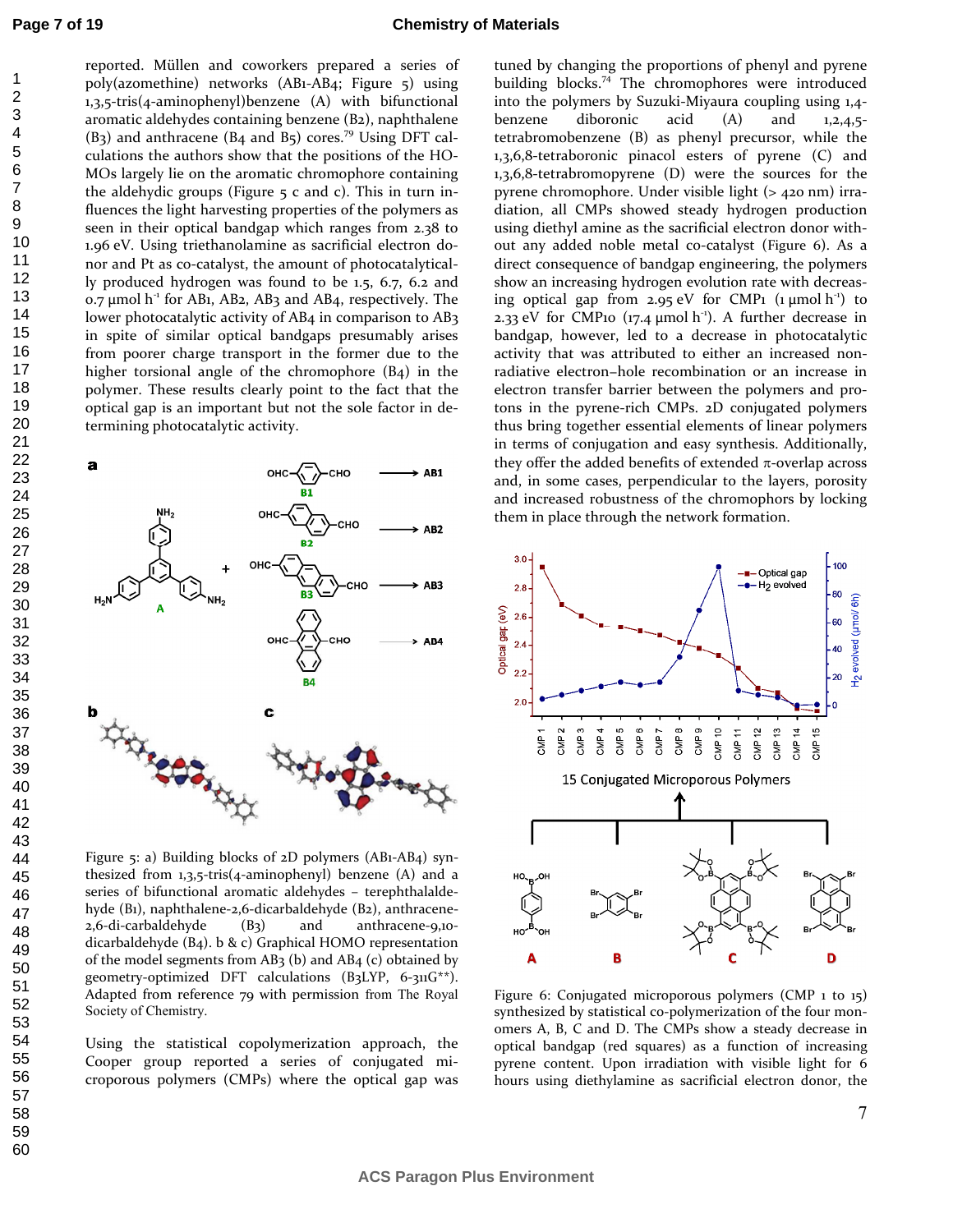copolymers show sustained photocatalytic hydrogen evolution (blue circles) with a maximum observed rate at a bandgap of 2.3 eV. Adapted from reference 20.

#### **2.5 Covalent Triazine Frameworks (CTFs)**

 $CTFs<sup>80-85</sup>$  represent a bridge between the carbon nitride class of materials and conjugated organic polymers, combining the thermally stable and robust triazine motif from PTI-type carbon nitrides with variable, rigid aromatic linkers to extend the  $\pi$ -conjugation and functionality as found in conjugated polymers. Unlike carbon nitrides though, CTFs are inherently micro- and mesoporous 2D polymers and, as such, are more akin to the broader class of π-conjugated porous polymers and covalent organic frameworks, depending on their structural order. CTFs are prepared under ionothermal conditions by the trimerization of aromatic nitriles using a Lewis or Brønsted acid catalyst, typically either  $ZnCl_{_2}$  or trifluoromethanesulfonic acid. Depending on the linker and synthesis conditions, the porous frameworks typically have high nitrogen contents and multimodal pore size distributions with a high fraction of ultramicropores and BET surface areas up to 3000  $m^2$   $g^1$ , which render them also interesting candidates for carbon capture and storage with high  $CO<sub>2</sub>$  over  $N_2$  selectivity.<sup>81, 82, 86</sup> Modelling of the optical<sup>87</sup> and electronic structures<sup>88</sup> has recently shown that some CTFs, namely CTF-0 and CTF-1, have frontier orbitals that straddle the water reduction and oxidation potentials while having energy transitions sufficiently narrow for visible light excitation (Figure 7). Combined with their porous morphology, their optoelectronic properties make them promising photocatalysts for water splitting. Although photocatalytic hydrogen and oxygen evolution in sacrificial systems have been claimed for CTF-1<sup>89</sup>, our investigation indicates that only phenyl triazine oligomers (PTOs) are substantially active as hydrogen evolution catalysts. The extended polymer CTF-1, synthesized following the original conditions (400  $^{\circ}$ C using ZnCl<sub>2</sub>), has only minute hydrogen evolution activity, which may be attributed to extensive carbonization of the material. $82$ Reducing the synthesis temperature (to 300  $^{\circ}$ C) and the ZnCl<sub>2</sub> to precursor ratio yields incompletely condensed yet active photocatalysts for hydrogen evolution, with activities exceeding those of the benchmark carbon nitrides PTI and melon.<sup>90</sup> Such triazine-based oligomeric chains and rings with residual nitrile terminations show increased crystallinity and hydrophilicity, which improves their dispersion in aqueous solution. In addition, the nitrile function may provide anchoring sites to the Pt cocatalyst and facilitate interfacial charge transfer of the photoelectrons to the substrate.<sup>91</sup>



Figure 7: Structural motifs of covalent triazine frameworks CTF-0, CTF-1, and CTF-2 (above), and their calculated electronic structures (below). Adapted from reference 92 with permission from The Royal Society of Chemistry.

Hence, while the optoelectronic properties dictate whether the thermodynamic requirements for photocatalytic hydrogen evolution are satisfied, the kinetics of charge transport and charge transfer at the polymer– solution interface are influenced by the material's interactions with the substrates and/or co-catalyst(s), which are determined by the moieties present at the polymer terminations. The role of such "functional defects" thus highlights the necessity of considering kinetics in addition to the underlying thermodynamics in the synthetic design of photocatalysts based on organic polymers.

#### **2.6 Covalent Organic Frameworks (COFs)**

The special charm of COFs lies in their inherent crystallinity which the aforementioned 2D organic polymers conspicuously lack. COFs are 2D or 3D frameworks which are formed from di- or multitopic rigid aromatic linkers in solvothermal reactions. The reversibility in bond formation between the building blocks, using dynamic covalent chemistry protocols, dictates the long range order in these materials. Hence, COFs are well defined materials – on the local level and periodically – that feature high surface areas and porosity in the micro- and mesopore range.<sup>93-95</sup> However, as condensation reactions are typically employed to realize reversibility in bond formation, this comes at the expense of network stability, specifically with respect to hydrolysis. For this reason, a large number of COFs are primarily investigated for gas storage and separation or their optoelectronic properties. $96, 97$ 

With increasing complexity of the building blocks used in COF synthesis and the development of suitable linking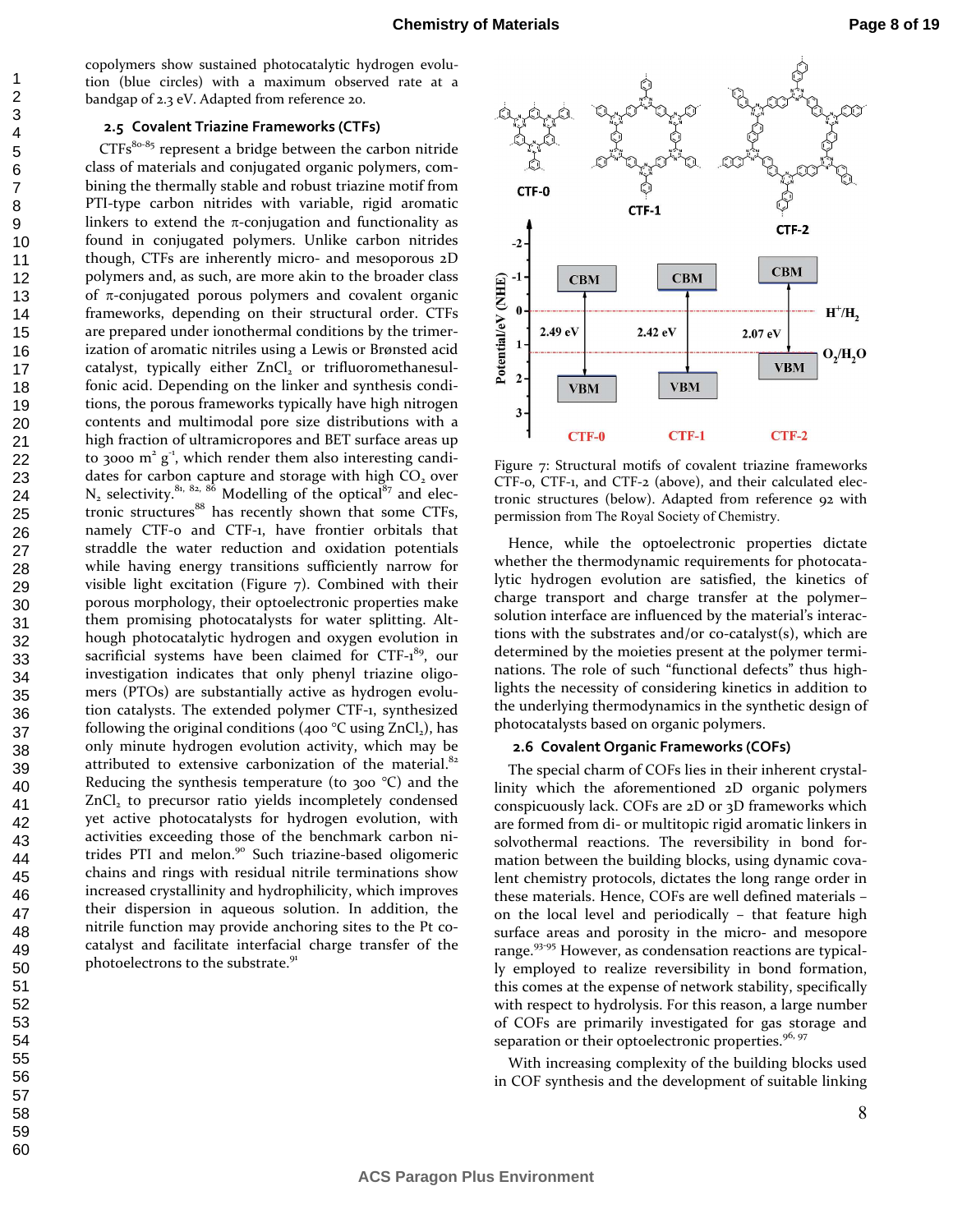schemes came the era of stable COFs that helped diversify the range of applications for this class of crystalline porous polymers. Important landmarks in this regard include hydrazone<sup>98</sup> and azine<sup>99</sup> linkages as well as the 'locking strategy' devised by the Banerjee group<sup>100, 101</sup> for providing stability to the imine linkage through a ketoenol tautomerism. More importantly, the introduction of electro-<sup>102</sup> and photoactive organic chromophores capable of light harvesting, photoactivation and photoconduction<sup>26, 97, 103-106</sup> led to the recognition of COFs beyond classical porous materials and became an important stepping stone for the development of COFs for solar fuel production by our group.

Condensing a porphyrin skeleton (copper(II) 5,10,15,20 tetrakis(4-aminophenyl)porphyrin) with squaric acid, Jiang and coworkers synthesized a stable COF (CuP-SQ) with extended  $\pi$ -conjugation within and perpendicular to the COF plane, resulting in a small bandgap of  $1.7 \text{ eV}$ .<sup>107</sup> The COF shows promising photocatalytic activity by triggering the activation of molecular oxygen to form reactive singlet oxygen. The authors conclude that the  $\pi$ conjugated COF architecture facilitates charge transfer, thus demonstrating the possibility to use the inherent photoactivity of the COF building blocks to participate in chemical transformations.

Combining the salient features of COFs such as crystallinity, porosity and stability with the ability of extended visible light harvesting led to the genesis of COFs capable of photocatalytic hydrogen evolution. Using 1,3,5-tris-(4 formyl-phenyl)triazine (TFPT) and 2,5-diethoxyterephthalohydrazide (DETH) building blocks, we developed a hydrolytically stable hydrazone-based COF possessing a bandgap of  $2.8$  eV.<sup>108</sup> Using ascorbic acid as sacrificial electron donor and Pt as co-catalyst, TFPT-COF showed sustained hydrogen evolution for up to 3 days under visible light irradiation for the first time. Apparent quantum efficiencies of around 2% put this COF system on par with prototypical carbon nitride photocatalysts, with large scope for optimization still available, both at the building block and the framework level. Although long term photocatalysis led to a loss in long range order (but not activity) of the COF, likely due to exfoliation, $109$ crystallinity was re-installed after photocatalysis by subjecting the COF to the initial synthesis conditions.

Efficient light capture and high porosity of COFs also provide an ideal platform for anchoring photocatalytically active nanoparticles to the COF. Here, the latter primarily acts as a sensitizer and provides a large surface area scaffold which can increase the catalytic activity of the nanoparticles. Combining CdS nanoparticles with a COF synthesized from 1,3,5-triformylphloroglucinol with 2,5 dimethyl-*p*-phenylenediamine, Banerjee and co-workers developed a hybrid system that shows significantly improved photocatalytic hydrogen evolution using lactic acid as sacrificial electron donor and Pt as co-catalyst.<sup>110</sup> The photocatalytic hydrogen production increased about 30-fold to  $3678 \mu$ mol h<sup>-1</sup>g<sup>-1</sup> using a CdS-COF (90:10) hybrid compared to a rate of  $128 \mu$ mol  $h^2g^2$  with CdS alone.

As with linear polymers, the key idea for exploring COFs as photocatalysts is to avail the richness of organic chemistry in providing readily tunable building blocks. We synthesized a series of 2D azine-linked COFs using a triphenylarene platform that was tuned for photocatalytic water reduction through molecular engineering (Figure  $8$ <sup>111</sup> The building blocks included hydrazine and triphenylarylaldehydes differing in the number of nitrogen atoms (from zero to three) in the central aryl ring. This subtle modification on the local molecular level translates directly into varying degrees of planarity of the building blocks which in turn leads to gradual changes in the overall crystallinity, morphology and optoelectronic properties of the resulting COFs, clearly in consonance with the nitrogen content. Although all four COFs showed similar absorption profiles with an optical bandgap between 2.6 and 2.7 eV, the increase in nitrogen content and hence the planarity of the building blocks led to a gradual increase in porosity and crystallinity from  $N_0$ –COF to  $N_3$ – COF.



Figure 8: Modulating covalent organic frameworks for photocatalytic hydrogen evolution. a) A platform for synthesizing COFs with gradually varying nitrogen content. b) Structure of the  $N_x$ -COFs. c) TEM image of  $N_x$ -COF. d) Increasing photocatalytic hydrogen evolution activity as a consequence of molecular engineering. Adapted from reference 111 under a Creative Commons CC-BY license.

Interestingly, with each isolobal substitution of C–H by N in the central aryl ring of the COF platform, a fourfold increase in hydrogen evolution was observed under visible light irradiation. The average amount of hydrogen produced by the series  $N_o$ ,  $N_1$ ,  $N_2$  and  $N_3$ –COF was found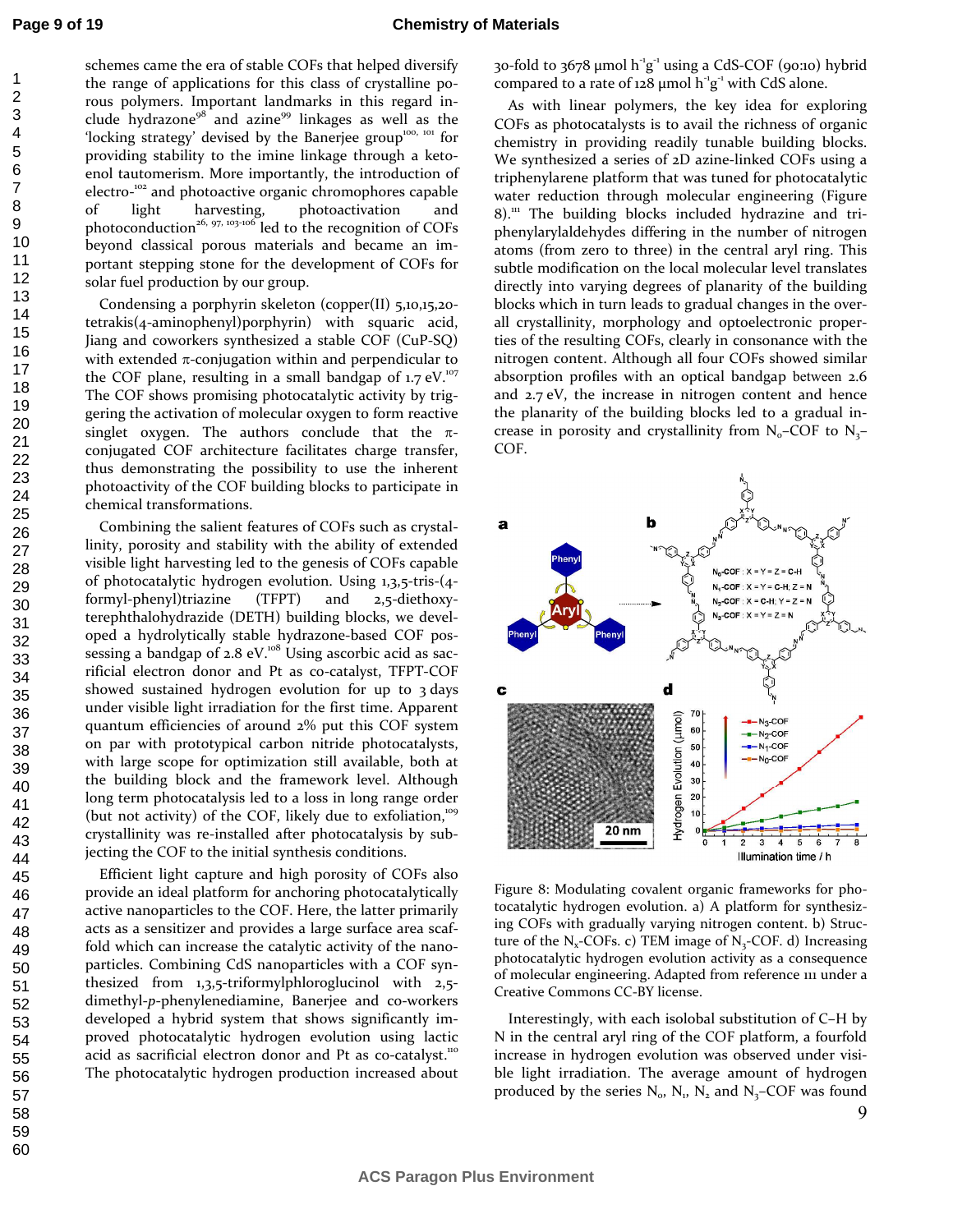to be 0.1, 0.4, 2.2 and 8.5  $\mu$ mol h<sup>-1</sup>, respectively. Analysis of the COFs after photocatalysis did not indicate any noticeable change in connectivity or long range order.

Table 1: Summary of the photocatalytic activities and quantum efficiencies (where given) for hydrogen production reported for organic polymeric semiconductors. Detailed experimental conditions are given below.

| Photocatalyst             | Optical gap<br>(eV) | <b>BET</b> Surface<br>Area $(m^2 g^{\text{-}1})$ | Activity ( $\mu$ mol h <sup>-1</sup> ) |                |        |                  |      |
|---------------------------|---------------------|--------------------------------------------------|----------------------------------------|----------------|--------|------------------|------|
|                           |                     |                                                  | visible light                          | full spectrum  | QE (%) | Conditions       | Ref. |
| PPP                       | 2.9                 | 39.1                                             | 0.03                                   | $\mathbf{2.1}$ | 0.04   | $\boldsymbol{A}$ | 64   |
| $PPP-11$                  | 2.9                 | 44                                               | $_{\rm 0.1}$                           | 0.6            |        | $\, {\bf B}$     | 66   |
| PPP-11-Ru                 | 2.9                 |                                                  | 0.3                                    | 5.5            | 0.015  | $\, {\bf B}$     | 66   |
| PPy (with Ru)             | 2.4                 |                                                  | 2.5                                    |                | 0.21   | $\mathsf C$      | 68   |
| $P_1K$                    | 2.79                |                                                  | $2.0\,$                                | 10.3           | 0.13   | $\mathbf D$      | 75   |
| $P_1S$                    | 2.78                |                                                  | 3.9                                    | 14.3           |        | $\mathbf D$      | 75   |
| P <sub>2</sub>            | 2.79                |                                                  | 8.3                                    | 43.6           |        | $\mathbf D$      | 75   |
| P <sub>3</sub>            | 2.86                |                                                  | 0.1                                    | 49.2           |        | $\mathbf D$      | 75   |
| P <sub>4</sub>            | 2.72                | $\overline{\phantom{0}}$                         | 7.8                                    | 35.1           |        | $\mathbf D$      | 75   |
| P <sub>5</sub>            | 2.78                | -                                                | $\mathbf{2.2}$                         | 27.3           |        | ${\rm D}$        | 75   |
| P6                        | 2.77                |                                                  | 26.6                                   | 102.4          | 1.10   | $\mathbf D$      | 75   |
| P <sub>7</sub>            | 2.70                |                                                  | 92.0                                   | 145.0          | 2.25   | $\mathbf D$      | 75   |
| 3 wt% P3HT -g- $C_3N_4$   | 1.89                |                                                  | 560                                    |                | 2.9    | ${\bf E}$        | 76   |
| 1.5 wt% PPPyr-g- $C_3N_4$ | 2.75                |                                                  |                                        | 15.4           |        | ${\bf F}$        | 77   |
| AB1                       | 2.38                |                                                  |                                        | 1.5            |        | ${\bf G}$        | 79   |
| AB <sub>2</sub>           | 2.46                |                                                  |                                        | 6.7            |        | ${\bf G}$        | 79   |
| AB <sub>3</sub>           | 2.10                |                                                  |                                        | 6.2            |        | ${\bf G}$        | 79   |
| AB4                       | 1.96                |                                                  |                                        | 0.7            |        | ${\bf G}$        | 79   |
| $\mathsf{CMP}_1$          | 2.95                | 597                                              | $1.0 \pm 0.1$                          |                | 13.4   | $H_{\rm}$        | 74   |
| CMP <sub>2</sub>          | 2.69                | 682                                              | $1.4 \pm 0.1$                          |                | 7.9    | $H_{\rm}$        | 74   |
| CMP <sub>3</sub>          | 2.61                | 710                                              | $1.8\pm0.2$                            |                | 5.4    | $H_{\rm}$        | 74   |
| CMP <sub>4</sub>          | 2.54                | 684                                              | $2.4 \pm 0.1$                          |                | 5.3    | $H_{\rm}$        | 74   |
| CMP <sub>5</sub>          | 2.53                | 734                                              | $3.0 \pm 0.2$                          |                | 9.3    | $H_{\rm}$        | 74   |
| CMP <sub>6</sub>          | 2.5                 | 726                                              | $2.6\pm0.2$                            |                | 5.8    | $H_{\rm}$        | 74   |
| CMP <sub>7</sub>          | 2.47                | 839                                              | $2.9 \pm 0.2$                          |                | 5.7    | $H_{\rm}$        | 74   |
| CMP8                      | 2.42                | 1056                                             | $6.0 \pm 0.6$                          |                | 5.3    | $H_{\rm}$        | 74   |
| CMP <sub>9</sub>          | 2.38                | 762                                              | $10.9 \pm 0.1$                         |                | 3.8    | $H_{\rm}$        | 74   |
| CMP <sub>10</sub>         | 2.33                | 995                                              | $17.4 \pm 0.9$                         |                | 4.2    | $H_{\rm}$        | 74   |
| CMP <sub>11</sub>         | 2.24                | 770                                              | $2.0 \pm 0.2$                          |                | 0.5    | $H_{\rm}$        | 74   |
| CMP <sub>12</sub>         | $\mathbf{2.1}$      | 987                                              | $1.4 \pm 0.2$                          |                | 0.6    | $H_{\rm}$        | 74   |
| CMP <sub>13</sub>         | 2.07                | 1710                                             | $1.0\pm0.1$                            |                | 0.4    | $H_{\rm}$        | 74   |
| CMP <sub>14</sub>         | 1.96                | 1525                                             | $0.1$                                  |                | 0.2    | $H_{\rm}$        | 74   |
| CMP <sub>15</sub>         | 1.94                | 1218                                             | $0.2 \pm 0.1$                          |                | 0.3    | $H_{\rm}$        | 74   |
| PTO                       | 3.2                 | 19                                               | 10.8                                   |                | 5.5    | I                | 90   |
| $CTF-1$                   | 2.94                | 19                                               | 250                                    |                | 2.4    | J                | 89   |
| TFPT-COF                  | $2.8\,$             | 1603                                             | 19.7                                   |                | 2.2    | K                | 108  |
| CdS - COF (90:10)         |                     | 174                                              | 110                                    |                | 4.2    | L                | 110  |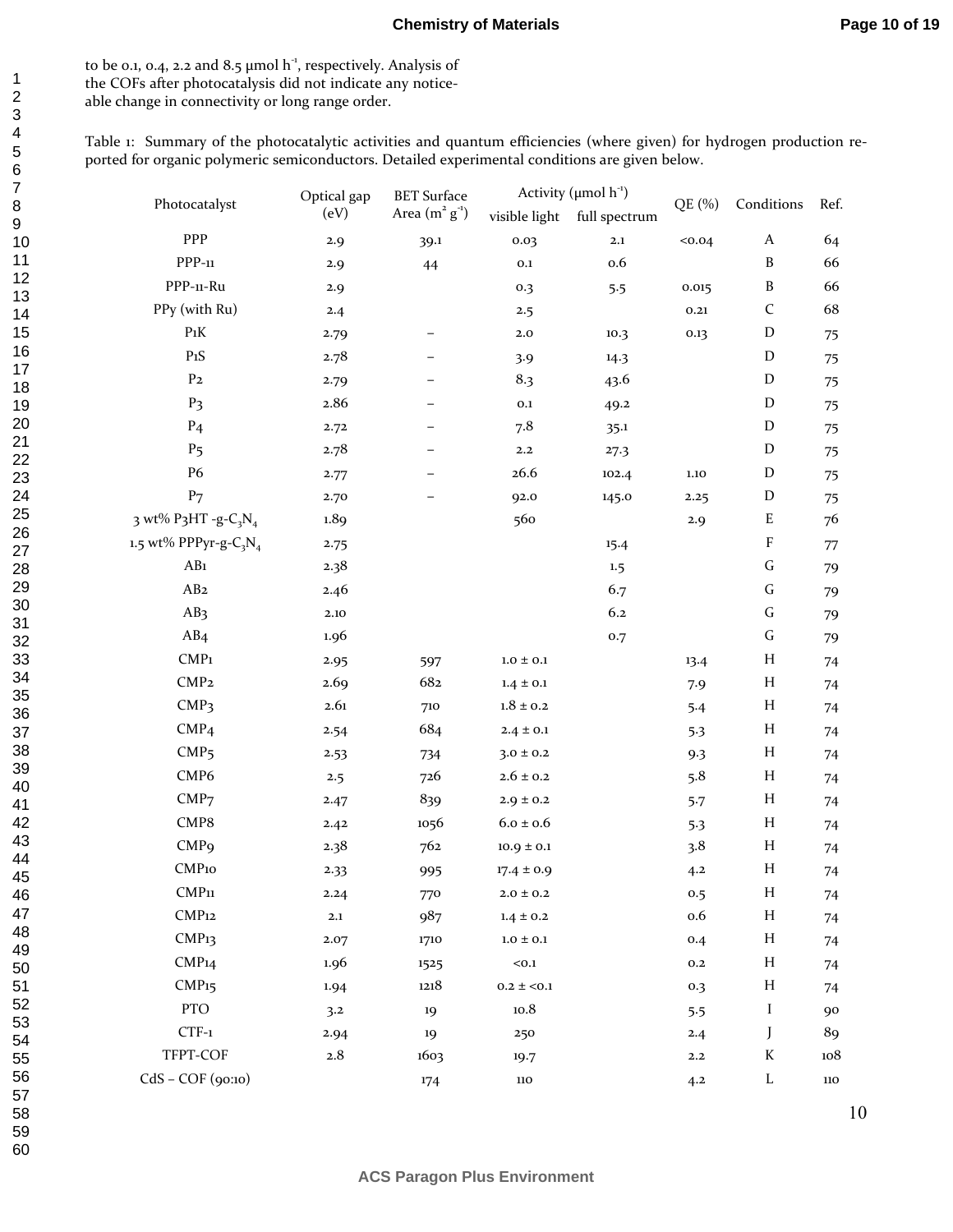#### **Chemistry of Materials**

| $N_o$ -COF   | 2.67 | 702  | 0.1 | -    | M | 111 |
|--------------|------|------|-----|------|---|-----|
| $N - COF$    | 2.68 | 326  | 0.4 | 0.08 | M | 111 |
| $N_{2}$ -COF | 2.62 | 1046 | 2.2 | 0.19 | M | 111 |
| $N,$ -COF    | 2.65 | 1537 | 8.5 | 0.44 | M | 111 |

A: 20 mg polymer in water/diethylamine (1:1) solution, irradiated by 300 W mercury lamp. Full spectrum (>290 nm). Visible light irradiation at >400 nm with 10 mg polymer in water/diethylamine (1:3). Apparent quantum yield.

B: 10 mg polymer in water/MeOH/triethylamine solution with (Ru 1.4%) co-catalyst, irradiated by 300 W Xe lamp. Full spectrum (>290 nm). Apparent quantum yield at 405 nm.

C: 10 mg polymer in water/MeOH/triethylamine solution, irradiated by 300 W halogen lamp fitted with a sodium nitrite solution filter. Visible light (>400 nm). Apparent quantum yield at 450 nm.

D: 25 mg polymer in water/MeOH/triethylamine solution, irradiated by 300 W Xe lamp. Visible light (>420 nm) and full spectrum (>325 nm). Apparent quantum yield at 420 nm.

E. 300 mg polymer with Pt co-catalyst in 0.25 M Na<sub>2</sub>S-0.25 M Na<sub>2</sub>SO<sub>3</sub> solution, irradiated by 300 W mercury lamp. Visible light (>400 nm). Apparent quantum yield at 420 nm.

F. 100 mg polymer with Pt co-catalyst in water, irradiated by 300 W Xe lamp using simulated solar light.

G. 100 mg polymer with Pt co-catalyst in 10 vol % triethanolamine solution irradiated by 300 W Xe lamp. Full spectrum (>300 nm).

H. 100 mg polymer in 20% diethylamine solution in water, irradiated by 300 W Xe lamp. Visible light (>420 nm). Absolute quantum yield.

I. 10 mg photocatalyst with Pt co-catalyst (2.5 wt%) in phosphate buffer and triethanolamine irradiated under simulated sunlight (AM1.5). Apparent quantum yield at 400 nm.

J. 80–100 mg photocatalyst with Pt co-catalyst (1 wt%) in water (70 mL) and triethanolamine (10 mL) irradiated under visible light (>420 nm). Apparent quantum yield at 400–440 nm.

K. 4 mg polymer in triethanolamine solution irradiated by 300 W Xe lamp. Visible light (>420 nm). Pt co-catalyst. Apparent quantum yield at 400 nm.

L. 30 mg polymer in lactic acid solution irradiated by 400 W Xe lamp. Visible light (>420 nm). Pt co-catalyst. Apparent quantum yield at 420 nm.

M. 5 mg polymer in PBS buffer and triethanolamine with Pt co-catalyst irradiated by 300 W Xe lamp. Visible light (>420 nm). Apparent quantum yield at 450 nm.

#### **3. Outlook**

The advent of organic electronics in the early 1990s, materialized in polymer solar cells, field-effect transistors or organic light-emitting devices, has transformed our daily lives ever since. It is of little surprise that plastic electronics has become a vital branch of material science and one of the most transformative, and steadily growing, technologies over the past thirty years. Given the maturity of this field on the one hand, and the explosive growth of energy materials of just about all stripes on the other, the virtual absence of systematic studies into organic polymeric photocatalysts – besides the ubiquitous carbon nitrides – is stunning. And yet, drawing on the unique achievements and materials kaleidoscope organic electronics has to offer, the field of organic photocatalysis is up for a head start with little inertia to be expected.

One of the arguably most promising polymeric photocatalysts – carbon nitrides – have already been consolidated, testifying not only to the potential of polymers as energy materials, but sensitizing also for their shortcomings. Despite the numerous breakthroughs achieved in carbon nitride photocatalysis in recent years, many aspects of the reaction mechanism and structure-activity relationship in these systems need further exploration. Even though the bulk structures of the prototypical car-

bon nitrides melon and PTI have been largely determined, elucidation of their local molecular structures – the terminations and "defects" at the solid−liquid interface which are considered to be catalytically relevant sites<sup>29, 63</sup> – is far more challenging given that bulk averaging characterization techniques are inapplicable. Additionally, these materials lack the chemical reactivity for conventional organic reactions, limiting variability in their structure and the rational insertion of catalytically relevant moieties using synthetic methods. On the other hand, carbon nitrides possess a range of unique features which need to be conserved or emulated in future polymeric photocatalysts. Among these, extremely high thermal and chemical stability as well as appropriate band level positions for water splitting and  $CO<sub>2</sub>$  reduction are the most important ones to name.

As a first step in this direction, the first photocatalytic platforms based on  $π$ -conjugated organic polymers have been developed, the synthetic flexibility of which enables the rational incorporation of functional groups, whilst providing a rigid and lightweight backbone for heterogeneous photocatalysis. The tunable nature of polymers in turn induces further desirable traits in photocatalysts, including absorptivity in the visible region, extended conjugation for exciton/polaron percolation, the synthetic framework for creating inherently porous, bicontinuous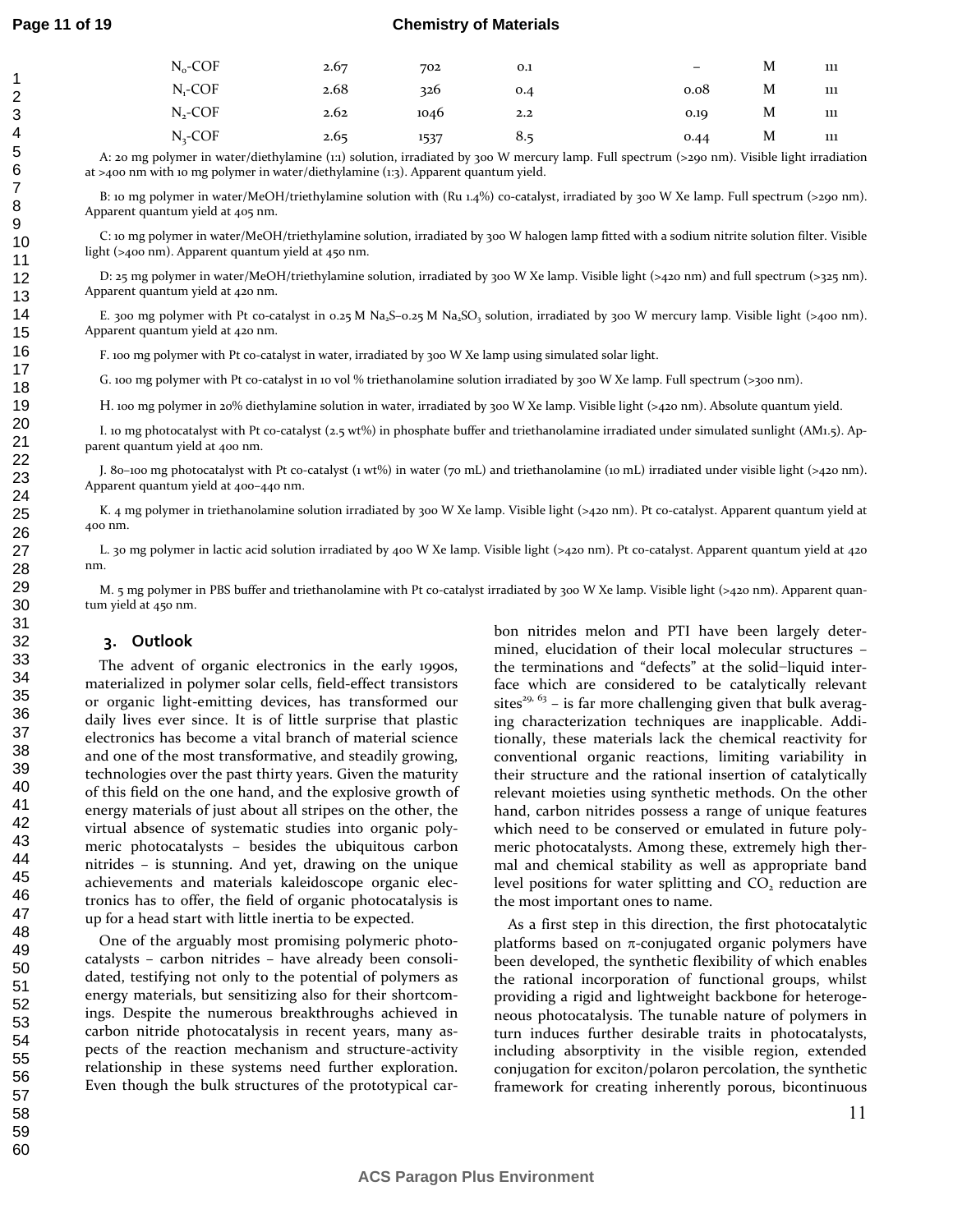donor-acceptor architectures, as well as the facilitation of charge transfer from the catalyst to the sub-strate or cocatalyst. While the synthetic and photophysical tools are largely at hand, research in  $\pi$ -conjugated polymeric materials for solar fuel generation is still in its infancy. Progress in this field is contingent on identifying the key areas for development along with the major challenges lying ahead. Among these, stability against photodegradation, accessing long-lived photoexcited states and imparting high charge carrier mobilities are lessons to be learnt from organic photovoltaics, organic light-emitting devices and the like. In contrast, a significantly less charted research area involves the catalytic conversion itself, which so far is developed largely disjoint from the polymer backbone and taken care of either by a dedicated molecular or nanoparticulate electrocatalyst. A key question to be addressed in future research will therefore be whether the catalytic conversion can be done either by the polymer itself or by earth-abundant, low cost metal cocatalysts which interact strongly and persistently with the polymer backbone and facilitate charge transfer between the polymer and the substrate.

Along these lines, our recent efforts to identify the active sites responsible for the catalytic conversion at the solid−liquid interface in carbon nitrides have indicated higher activity of oligomers as compared to polymers. On the one hand, this suggests that light harvesting may not be the limiting factor after attaining an optimum length as in linear poly-*p*-phenylenes, where optoelectronic properties tend to converge after 6-7 monomeric units. $91$ ,  $112, 113$  On the other hand, the higher activity of oligomers indicates that other factors such as surface terminations may play an important role and therefore need to be considered for the rational design of organic photocatalysts. $63$ , <sup>90, 91</sup> Developing an understanding about such catalytically relevant sites intrinsic to the polymer is important to ultimately realize co-catalyst free polymeric photocatalysts. In addition, using well-defined oligomers as model compounds, we believe that useful insights can be drawn regarding the photocatalytic mechanism and structureactivity relationships on the molecular level, including the interaction of the co-catalyst with the light harvesting unit. Moreover, well-defined oligomers furnish better photophysical descriptors such as band positions and bandgaps, and are inherently more accessible to ultrafast optical spectroscopy and highly accurate theoretical modeling which in turn can shine light on the kinetics and thermodynamics of the system.

For example, theoretical calculations by Zwijnenburg and coworkers $87, 114$  have offered insights into the thermodynamic descriptors of hydrogen production using organic polymers. Design features such as increasing chain length and heteroatom substitution (especially nitrogen) seem to be critical for decreasing the optical gap, adjusting the energy level positions, increasing exciton lifetimes as well as improving the wettability of the polymers in the solvent mixtures used for photocatalysis.

The principal challenge in this field is to provide a predictive framework that allows for the rational design of polymer photocatalysts through engineering their individual components and orchestrating them to drive the photocatalytic process. Organic materials provide a unique platform for advanced material design by offering virtually infinite possibilities to simultaneously tune the molecular, optical and material properties for solar fuel generation. Where sustainable materials chemistry meets functional design, "soft" polymer photocatalysts mark a promising path forward.

#### **BIOGRAPHY**

Vijay Vyas received B.Sc. honors in Chemistry and M.Sc. in Organic Chemistry from Banaras Hindu University, India and a Ph.D. from Marquette University, Milwaukee in 2012 for his work on through-space charge delocalization studies on polycyclic aromatic hydrocarbons. Since 2012, he is working at the Max Planck Institute for Solid State Research, Stuttgart where his research interests include design, synthesis and application of crystalline (COFs) and amorphous 2D organic porous polymers for photocatalysis, sensing and drug delivery.

Vincent Wing-hei Lau received his B.Sc (2007) and Ph.D. (2011) from the University of Sydney. He joined the Max Planck Institute for Solid State Research in 2012, working on elucidating the structure-activity relationship of carbon nitride photocatalysts and their rational design. His research interests include material syntheses, heterogeneous electro- and photocatalysis, as well as green chemical processes.

Bettina V. Lotsch studied Chemistry at the Ludwig-Maximilians-Universität München (LMU) and the University of Oxford and received her PhD from LMU Munich in 2006. In 2007 she joined the group of G. A. Ozin at the University of Toronto as a Feodor-Lynen postdoctoral fellow supported by the Alexander von Humboldt foundation. In 2009, Bettina Lotsch was appointed associate professor at LMU Munich (tenure 2014), and since 2011 she additionally holds a director track position at the Max Planck Institute for Solid State Research in Stuttgart. Her research interests are at the interface between solid-state chemistry, nanochemistry and molecular chemistry and include porous frameworks, 2D materials and nanoscale heterostructures for applications in solar energy conversion, all-solid-state batteries, and chemo-optical sensing. Bettina was named Fellow of the Royal Society of Chemistry in 2014 and is recipient of an ERC Starting grant  $(2014).$ 

#### **AUTHOR INFORMATION**

#### **Corresponding Author**

\* E-mail: b.lotsch@fkf.mpg.de, Tel.: +49 711 689 1610, Fax: +49 711 689 1612.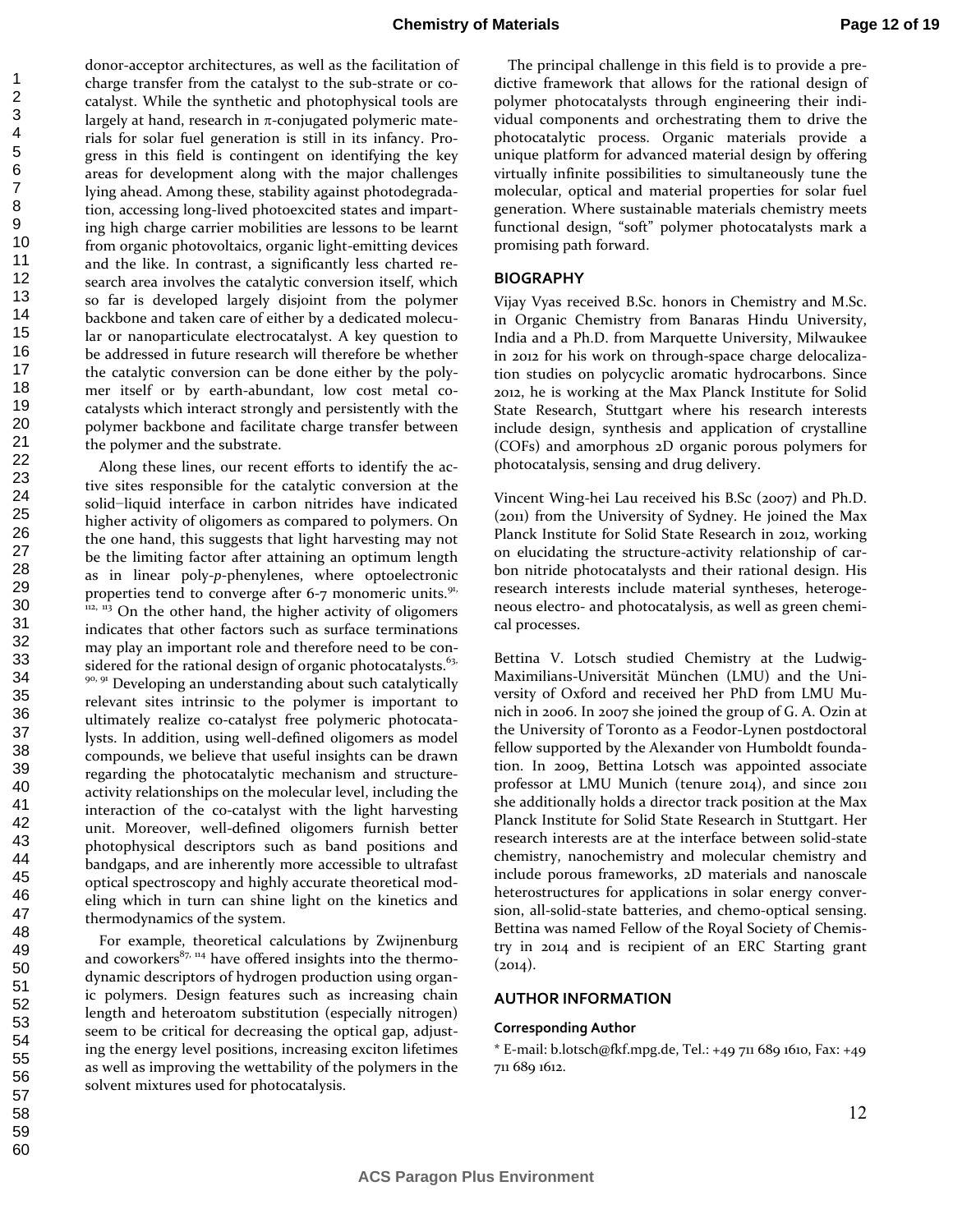### **Notes**

The authors declare no competing financial interest.

## **ACKNOWLEDGMENT**

This work was funded by the ERC starting grant (COFLeaf, grant number 639233). We gratefully acknowledge financial support by the Max Planck Society and the University of Munich (LMU) via the cluster of excellence *Nanosystems Initiative Munich* and the Center for Nanoscience (CeNS). We thank Christoph Hohmann, NIM, for providing the TOC image.

# **REFERENCES**

1. Fujishima, A.; Honda, K., Electrochemical Photolysis of Water at a Semiconductor Electrode. *Nature* **1972,** 238, 37- 38.

2. Zhu, H.; Song, N.; Lv, H.; Hill, C. L.; Lian, T., Near Unity Quantum Yield of Light-Driven Redox Mediator Reduction and Efficient H2 Generation Using Colloidal Nanorod Heterostructures. *J. Am. Chem. Soc.* **2012,** 134, 11701-11708.

3. Kalisman, P.; Nakibli, Y.; Amirav, L., Perfect Photon-to-Hydrogen Conversion Efficiency. *Nano Lett.* **2016,** 16, 1776-1781.

4. Liu, J.; Liu, Y.; Liu, N.; Han, Y.; Zhang, X.; Huang, H.; Lifshitz, Y.; Lee, S.-T.; Zhong, J.; Kang, Z., Metal-free efficient photocatalyst for stable visible water splitting via a two-electron pathway. *Science* **2015,** 347, 970-974.

5. Zhang, G. G.; Lan, Z. A.; Lin, L. H.; Lin, S.; Wang, X. C., Overall water splitting by Pt/g- $C_3N_4$  photocatalysts without using sacrificial agents. *Chem. Sci.* **2016,** 7, 3062-3066.

6. Fuel Cell Technologies Office Multi-Year Research, Development, and Demonstration (MYRD&D) Plan, Office of Energy Efficiency & Renewable Energy, U.S. Department of Energy,. **2015**.

7. Moniz, S. J. A.; Shevlin, S. A.; Martin, D. J.; Guo, Z. X.; Tang, J. W., Visible-light driven heterojunction photocatalysts for water splitting a critical review. *Energ Environ Sci* **2015,** 8, 731- 759.

8. Teets, T. S.; Nocera, D. G., Photocatalytic hydrogen production. *Chem. Commun.* **2011,** 47, 9268-9274.

9. Artero, V.; Fontecave, M., Solar fuels generation and molecular systems: is it homogeneous or heterogeneous catalysis? *Chem. Soc. Rev.* **2013,** 42, 2338-2356.

10. Xing, J.; Fang, W. Q.; Zhao, H. J.; Yang, H. G., Inorganic Photocatalysts for Overall Water Splitting. *Chem. Asian J.* **2012,** 7, 642-657.

11. Osterloh, F. E., Inorganic nanostructures for photoelectrochemical and photocatalytic water splitting. *Chem. Soc. Rev.* **2013,** 42, 2294- 2320.

12. Wang, M.; Na, Y.; Gorlovb, M.; Sun, L., Light-driven hydrogen production catalysed by transition metal complexes in homogeneous systems. *Dalton Trans.* **2009**, 6458-6467.

13. Bailar, J. C., Jr., "Heterogenizing" Homogeneous Catalysts. *Catal. Rev.* **1974,** 10, 17-36.

14. Lee, J.; Farha, O. K.; Roberts, J.; Scheidt, K. A.; Nguyen, S. T.; Hupp, J. T., Metal–organic framework materials as catalysts. *Chem. Soc. Rev.* **2009,** 38, 1450-1459.

15. Thomas, J. M.; Raja, R.; Lewis, D. W., Single-Site Heterogeneous Catalysts. *Angew. Chem. Int. Ed.* **2005,** 44, 6456-6482.

16. Wang, Z. J.; Ghasimi, S.; Landfester, K.; Zhang, K. A. I., A conjugated porous polybenzobisthiadiazole network for a visible lightdriven photoredox reaction. *J. Mater. Chem. A*  **2014,** 2, 18720.

17. Wang, Z. J.; Garth, K.; Ghasimi, S.; Landfester, K.; Zhang, K. A. I., Conjugated Microporous Poly(Benzochalcogenadiazole)s for Photocatalytic Oxidative Coupling of Amines under Visible Light. *ChemSusChem* **2015,** 8, 3459-3464.

18. Wang, Z. J.; Ghasimi, S.; Landfester, K.; Zhang, K. A. I., Molecular Structural Design of Conjugated Microporous Poly(Benzooxadiazole) Networks for Enhanced Photocatalytic Activity with Visible Light. *Adv. Mater.* **2015,** 27, 6265- 6270.

19. Hari, D. P.; Hering, T.; König, B., The Photoredox-Catalyzed Meerwein Addition Reaction:Intermolecular Amino-Arylation of Alkenes. *Angew. Chem. Int. Ed.* **2014,** 53, 725- 728.

20. Hering, T.; Mühldorf, B.; Wolf, R.; König, B., Halogenase-Inspired OxidativeChlorination Using Flavin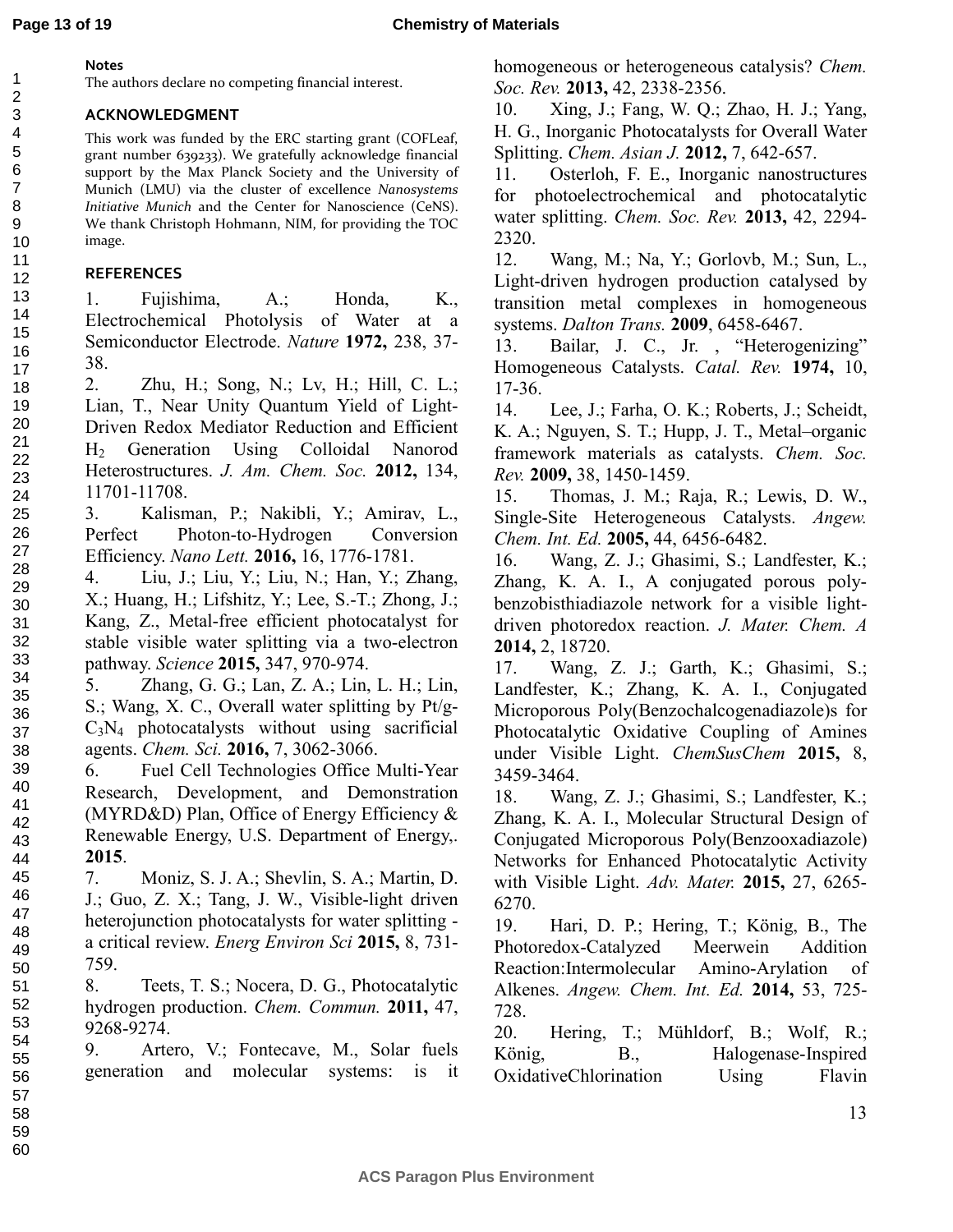Photocatalysis. *Angew. Chem. Int. Ed.* **2016,** 55, 5342-5345.

21. Hari, D. P.; König, B., Synthetic applications of eosin Y in photoredox catalysis. *Chem. Commun.* **2014,** 50, 6688-6699.

22. Vyas, V. S.; Lotsch, B. V., Materials chemistry: Organic polymers form fuel from water. *Nature* **2015,** 521, 41-2.

23. Kumar, S.; Wani, M. Y.; Arranja, C. T.; e Silva, J. d. A.; Avula, B.; Sobral, A. J. F. N., Porphyrins as nanoreactors in the carbon dioxide capture and conversion: a review. *J. Mater. Chem. A* **2015,** 3, 19615-19637.

24. Merschjann, C.; Tschierlei, S.; Tyborski, T.; Kailasam, K.; Orthmann, S.; Hollmann, D.; Schedel-Niedrig, T.; Thomas, A.; Lochbrunner, S., Complementing Graphenes: 1D Interplanar Charge Transport in Polymeric Graphitic Carbon Nitrides. *Adv. Mater.* **2015,** 27, 7993-7999.

25. Baxter, J. B.; Richter, C.; Schmuttenmaer, C. A., Ultrafast Carrier Dynamics in Nanostructures for Solar Fuels. *Annu. Rev. Phys. Chem.* **2014,** 65, 423-447.

26. Calik, M.; Auras, F.; Salonen, L. M.; Bader, K.; Grill, I.; Handloser, M.; Medina, D. D.; Dogru, M.; Lobermann, F.; Trauner, D.; Hartschuh, A.; Bein, T., Extraction of Photogenerated Electrons and Holes from a Covalent Organic Framework Integrated Heterojunction. *J. Am. Chem. Soc.* **2014,** 136, 17802-17807.

27. Roncali, J.; Leriche, P.; Blanchard, P., Molecular Materials for Organic Photovoltaics: Small is Beautiful. *Adv. Mater.* **2014,** 26, 3821- 3838.

28. Eckenhoff, W. T.; Eisenberg, R., Molecular systems for light driven hydrogen production. *Dalton Trans.* **2012,** 41, 13004- 13021.

29. Wang, Y.; Wang, X.; Antonietti, M., Polymeric Graphitic Carbon Nitride as a Heterogeneous Organocatalyst: From Photochemistry to Multipurpose Catalysis to Sustainable Chemistry. *Angew. Chem. Int. Ed.*  **2012,** 51, 68-89.

30. Zheng, Y.; Lin, L.; Wang, B.; Wang, X., Graphitic Carbon Nitride Polymers toward

Sustainable Photoredox Catalysis. *Angew. Chem. Int. Ed.* **2015,** 54, 12868-12884.

31. Liu, A. Y.; Cohen, M. L., Prediction of New Low Compressibility Solids. *Science* **1989,** 245, 841-842.

32. Teter, D. M.; Hemley, R. J., Low-Compressibility Carbon Nitrides. *Science* **1996,** 271, 53-55.

33. Maeda, K.; Wang, X.; Nishihara, Y.; Lu, D.; Antonietti, M.; Domen, K., Photocatalytic Activities of Graphitic Carbon Nitride Powder for Water Reduction and Oxidation under Visible Light. *J. Phys. Chem. C* **2009,** 113, 4940-4947.

34. Wang, X.; Maeda, K.; Thomas, A.; Takanabe, K.; Xin, G.; Carlsson, J. M.; Domen, K.; Antonietti, M., A metal-free polymeric photocatalyst for hydrogen production from water under visible light. *Nat. Mat.* **2009,** 8, 76- 80.

35. Thomas, A.; Fischer, A.; Goettmann, F.; Antonietti, M.; Müller, J.-O.; Schlögl, R.; Carlsson, J. M., Graphitic carbon nitride materials: variation of structure and morphology and their use as metal-free catalysts. *J. Mater. Chem.* **2008,** 18, 4893-4908.

36. Liebig, J., Uber einige Stickstoff - Verbindungen. *Ann. Pharm.* **1834,** 10, 1-47.

37. Schwarzer, A.; Saplinova, T.; Kroke, E., Tri-s-triazines (s-heptazines)—From a "mystery molecule" to industrially relevant carbon nitride materials. *Coord. Chem. Rev.* **2013,** 257, 2032- 2062.

38. Lotsch, B. V.; Döblinger, M.; Sehnert, J.; Seyfarth, L.; Senker, J.; Oeckler, O.; Schnick, W., Unmasking Melon by a Complementary Approach Employing Electron Diffraction, Solid-State NMR Spectroscopy, and Theoretical Calculations — Structural Characterization of a Carbon Nitride Polymer. *Chem. Eur. J.* **2007,** 13, 4969-4980.

39. Seyfarth, L.; Seyfarth, J.; Lotsch, B. V.; Schnick, W.; Senker, J., Tackling the stacking disorder of melon—structure elucidation in a semicrystalline material. *Phys. Chem. Chem. Phys.* **2010,** 12, 2227-2237.

40. Tyborski, T.; Merschjann, C.; Orthmann, S.; Yang, F.; Lux-Steiner, M.-C.; Schedel-Niedrig, T., Crystal structure of polymeric carbon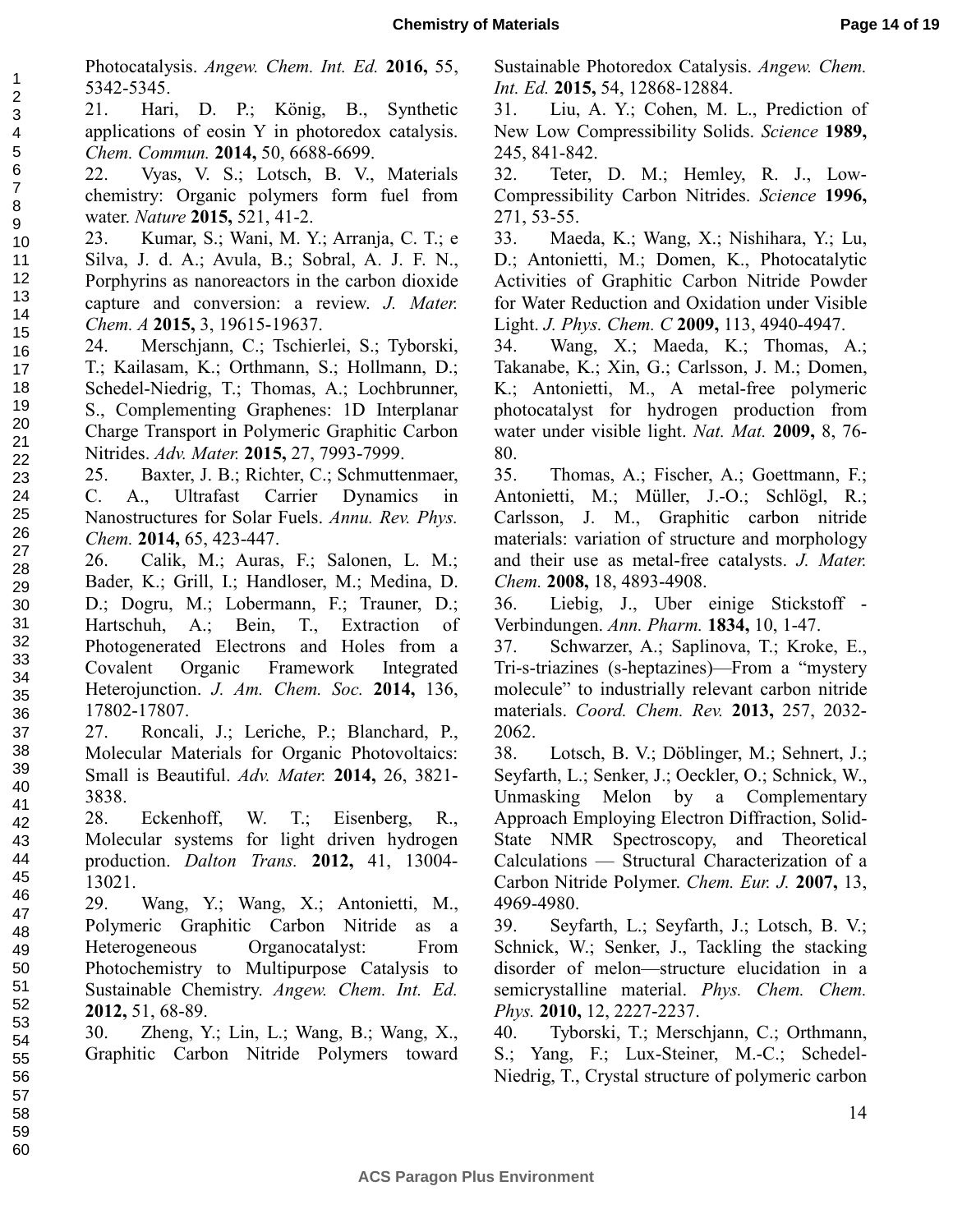nitride and the determination of its processtemperature-induced modifications. *J. Phys.: Condens. Matter* **2013,** 25, 395402.

41. Fina, F.; Callear, S. K.; Carins, G. M.; Irvine, J. T. S., Structural Investigation of Graphitic Carbon Nitride via XRD and Neutron Diffraction. *Chem. Mater.* **2015,** 27, 2612-2618. 3 4 5 6 7

42. Ham, Y.; Maeda, K.; Cha, D.; Takanabe, K.; Domen, K., Synthesis and Photocatalytic Activity of Poly(triazine imide). *Chem. Asian J.*  **2013,** 8, 218-224. 8 9 10 11 12

43. Schwinghammer, K.; Tuffy, B.; Mesch, M. B.; Wirnhier, E.; Martineau, C.; Taulelle, F.; Schnick, W.; Senker, J.; Lotsch, B. V., Triazinebased Carbon Nitrides for Visible-Light-Driven Hydrogen Evolution. *Angew. Chem. Int. Ed.*  **2013,** 52, 2435-2439. 13 14 15 16 17 18 19 20

44. Bhunia, M. K.; Yamauchi, K.; Takanabe, K., Harvesting Solar Light with Crystalline Carbon Nitrides for Efficient Photocatalytic Hydrogen Evolution. *Angew. Chem. Int. Ed.*  **2014,** 53, 11001-11005.

45. Schwinghammer, K.; Mesch, B.; Duppel, V.; Ziegler, C.; Senker, J. r.; Lotsch, B. V., Crystalline Carbon Nitride Nanosheets for Improved Visible-Light Hydrogen Evolution. *J. Am. Chem. Soc.* **2014,** 136, 1730-1733.

46. Bhunia, M. K.; Melissen, S.; Parida, M. R.; Sarawade, P.; Basset, J.-M.; Anjum, D. H.; Mohammed, O. F.; Sautet, P.; Bahers, T. L.; Takanabe, K., Dendritic Tip-on Polytriazine-Based Carbon Nitride Photocatalyst with High Hydrogen Evolution Activity. *Chem. Mater.*  **2015,** 27, 8237-8247.

47. Bojdys, M. J.; Müller, J.-O.; Antonietti, M.; Thomas, A., Ionothermal Synthesis of Crystalline, Condensed, Graphitic Carbon Nitride. *Chem. Eur. J.* **2008,** 14, 8177-8182.

48. McMillan, P. F.; Lees, V.; Quirico, E.; Montagnac, G.; Sella, A.; Reynard, B.; Simon, P.; Bailey, E.; Deifallah, M.; Corà, F., Graphitic carbon nitride  $C_6N_9H_3$  HCl: Characterisation by UV and near-IR FT Raman spectroscopy. *J. Solid State Chem.* **2009,** 182, 2670-2677.

49. Wirnhier, E.; Döblinger, M.; Gunzelmann, D.; Senker, J.; Lotsch, B. V.; Schnick, W., Poly(triazine imide) with Intercalation of Lithium and Chloride Ions  $[(C_3N_3)_2(NH_xLi_{1-x})_3 \cdot LiCl]$ : A

Crystalline 2D Carbon Nitride Network. *Chem. Eur. J.* **2011,** 17, 3213-3221.

50. Huda, M. N.; Turner, J. A., Morphologydependent optical absorption and conduction properties of photoelectrochemical photocatalysts for H2 production: A case study. *J. Appl. Phys.*  **2010,** 107, 123703.

51. Chen, X.; Jun, Y.-S.; Takanabe, K.; Maeda, K.; Domen, K.; Fu, X.; Antonietti, M.; Wang, X., Ordered Mesoporous SBA-15 Type Graphitic Carbon Nitride: A Semiconductor Host Structure for Photocatalytic Hydrogen Evolution with Visible Light. *Chem. Mater.* **2009,** 21, 4093- 4095.

52. Zhang, J.; Chen, X.; Takanabe, K.; Maeda, K.; Domen, K.; Epping, J. D.; Fu, X.; Antonietti, M.; Wang, X., Synthesis of a Carbon Nitride Structure for Visible-Light Catalysis by Copolymerization. *Angew. Chem. Int. Ed.* **2010,** 49, 441-444.

53. Liu, G.; Niu, P.; Sun, C.; Smith, S. C.; Chen, Z.; Lu, G. Q. M.; Cheng, H.-M., Unique Electronic Structure Induced High Photoreactivity of Sulfur-Doped Graphitic  $C_3N_4$ . *J. Am. Chem. Soc.* **2010,** 132, 11642-11648.

54. Zhao, Z.; Sun, Y.; Dong, F., Graphitic carbon nitride based nanocomposites: a review. *Nanoscale* **2015,** 7, 15-37.

55. Niu, P.; Zhang, L.; Liu, G.; Cheng, H.-M., Graphene-Like Carbon Nitride Nanosheets for Improved Photocatalytic Activities. *Adv. Funct. Mater.* **2012,** 22, 2763-4770.

56. Shalom, M.; Inal, S.; Fettkenhauer, C.; Neher, D.; Antonietti, M., Improving Carbon Nitride Photocatalysis by Supramolecular Preorganization of Monomers. *J. Am. Chem. Soc.*  **2013,** 135, 7118-7121.

57. Caputo, C. A.; Gross, M. A.; Lau, V. W.; Cavazza, C.; Lotsch, B. V.; Reisner, E., Photocatalytic Hydrogen Production using Polymeric Carbon Nitride with a Hydrogenase and a Bioinspired Synthetic Ni Catalyst. *Angew. Chem. Int. Ed.* **2014,** 53, 11538-11542.

58. Cao, S.-W.; Liu, X.-F.; Yuan, Y.-P.; Zhang, Z.-Y.; Fang, J.; Loo, S. C. J.; Barber, J.; Sum, T. C.; Xue, C., Artificial photosynthetic hydrogen evolution over  $g - C_3N_4$  nanosheets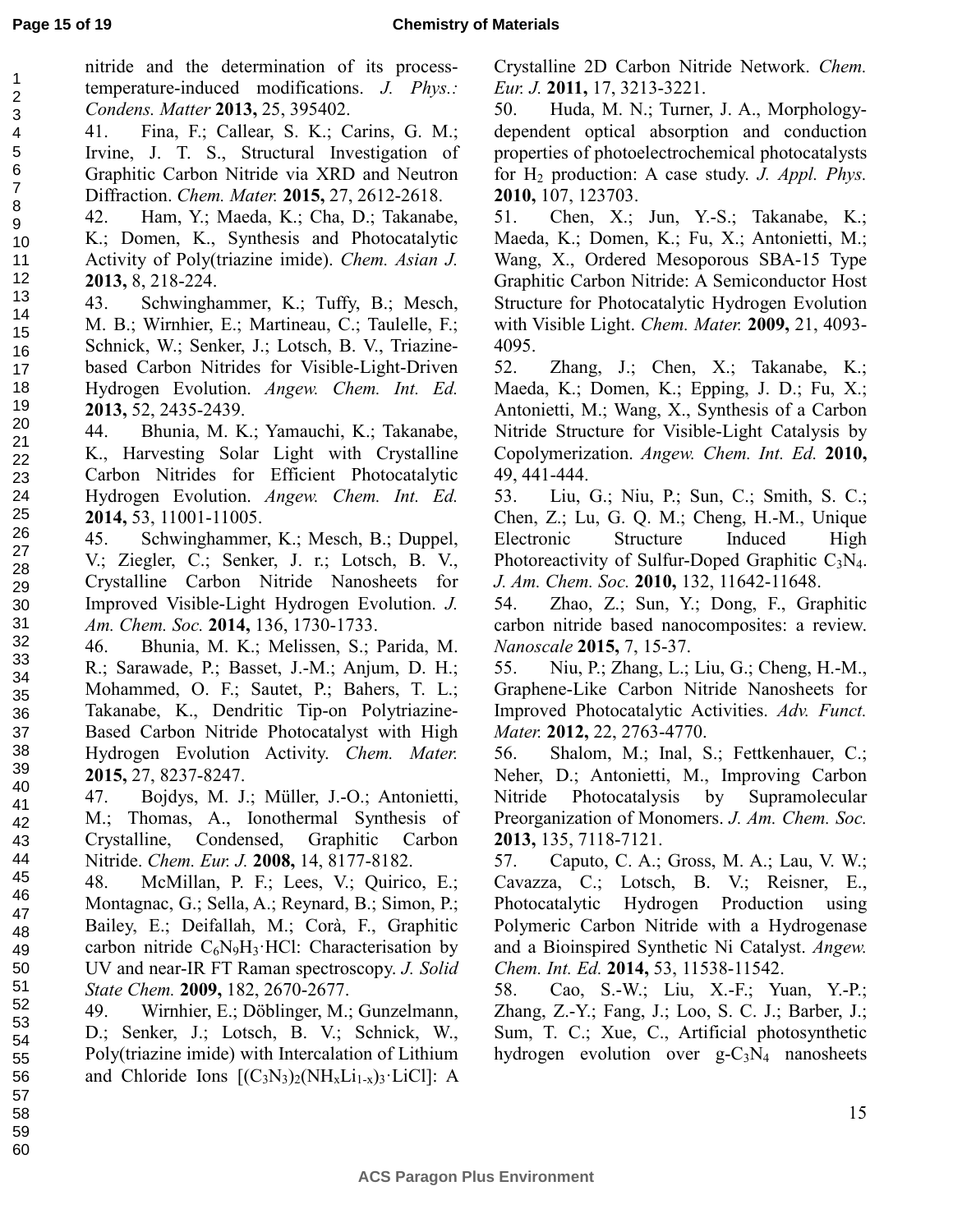coupled with cobaloxime. *Phys. Chem. Chem. Phys.* **2013,** 15, 18363-18366.

59. Wang, D.; Zhang, Y.; Chen, W., A novel nickel–thiourea–triethylamine complex adsorbed on graphitic  $C_3N_4$  for low-cost solar hydrogen production. *Chem. Commun.* **2014,** 50, 1754- 1756.

60. Cao, S.-W.; Yuan, Y.-P.; Barber, J.; Loo, S. C. J.; Xue, C., Noble-metal-free g- $C_3N_4/Ni(dmgH)_2$  composite for efficient photocatalytic hydrogen evolution under visible light irradiation. *Appl. Surf. Sci.* **2014,** 319, 344- 349.

61. Martin, D. J.; Qiu, K.; Shevlin, S. A.; Handoko, A. D.; Chen, X.; Guo, Z.; Tang, J., Highly Efficient Photocatalytic  $H_2$  Evolution from Water using Visible Light and Structure-Controlled Graphitic Carbon Nitride. *Angew. Chem. Int. Ed.* **2014,** 53, 9240-9245.

62. Butchosa, C.; Guiglion, P.; Zwijnenburg, M. A., Carbon Nitride Photocatalysts for Water Splitting: A Computational Perspective. *J. Phys. Chem. C* **2014,** 118, 24833-24842.

63. Lau, V. W.-h.; Moudrakovski, I.; Botari, T.; Weinburger, S.; Mesch, M. B.; Duppel, V.; Senker, J.; Blum, V.; Lotsch, B. V., Towards rational design of carbon nitride photocatalysts: Identification of cyanamide "defects" as catalytically relevant sites. *Nat. Commun.* **2016,** Accepted.

64. Yanagida, S.; Kabumoto, A.; Mizumoto, K.; Pac, C.; Yoshino, K., Poly(p-phenylene) catalysed photoreduction of water to hydrogen. *J. Chem. Soc., Chem. Commun.* **1985**, 474-475.

65. Kovacic, P.; Kyriakis, A., Polymerization of Benzene to p-Polyphenyl by Aluminum Chloride-Cupric Chloride. *J. Am. Chem. Soc.*  **1963,** 85, 454-458.

66. Shibata, T.; Kabumoto, A.; Shiragami, T.; Ishitani, O.; Pac, C.; Yanagida, S., Novel visiblelight-driven photocatalyst. Poly(p-phenylene) catalyzed photoreductions of water, carbonyl compounds, and olefins. *J. Phys. Chem.* **1990,** 94, 2068-2076.

67. Matsuoka, S.; Kohzuki, T.; Nakamura, A.; Pac, C.; Yanagida, S., Efficient visible-lightdriven photocatalysis. Poly(pyridine-2,5-diyl) catalysed hydrogen photoevolution and photoreduction of carbonyl compounds. *J. Chem. Soc., Chem. Commun.* **1991**, 580-581.

68. Matsuoka, S.; Kohzuki, T.; Kuwana, Y.; Nakamura, A.; Yanagida, S., Visible-Light-Induced Photocatalysis of Poly(Pyridine-2,5- Diyl) - Photoreduction of Water, Carbonyl-Compounds and Alkenes with Triethylamine. *J. Chem. Soc. Perkin Trans. 2* **1992**, 679-685.

69. Yanagida, S.; Ogata, T.; Kuwana, Y.; Wada, Y.; Murakoshi, K.; Ishida, A.; Takamuku, S.; Kusaba, M.; Nakashima, N., Synthesis of 2,2':5',2"-terpyridine and 2,2':5',2":5",2"' quaterpyridine and their photocatalysis of the reduction of water. *J. Chem. Soc. Perk. Trans. 2*  **1996**, 1963-1969.

70. Matsuoka, S.; Fujii, H.; Yamada, T.; Pac, C.; Ishida, A.; Takamuku, S.; Kusaba, M.; Nakashima, N.; Yanagida, S.; Hashimoto, K.; Sakata, T., Photocatalysis of Oligo(Para-Phenylenes) - Photoreductive Production of Hydrogen and Ethanol in Aqueous Triethylamine. *J. Phys. Chem.* **1991,** 95, 5802-5808.

71. Matsuoka, S.; Kohzuki, T.; Pac, C.; Yanagida, S., Photochemical reduction of carbon dioxide to formate catalyzed by p-terphenyl in aprotic polar solvent. *Chem. Lett.* **1990**, 2047- 2048.

72. Matsuoka, S.; Yamamoto, K.; Ogata, T.; Kusaba, M.; Nakashima, N.; Fujita, E.; Yanagida, S., Efficient and Selective Electron Mediation of Cobalt Complexes with Cyclam and Related Macrocycles in the p-Terphenyl-Catalyzed Photoreduction of CO<sub>2</sub>. *J. Am. Chem. Soc.* **1993,** 115, 601-609.

73. Ogata, T.; Yanagida, S.; Brunschwig, B. S.; Fujita, E., Mechanistic and Kinetic-Studies of Cobalt Macrocycles in a Photochemical  $CO<sub>2</sub>$ Reduction System - Evidence of Co-CO<sub>2</sub> Adducts as Intermediates. *J. Am. Chem. Soc.* **1995,** 117, 6708-6716.

74. Sprick, R. S.; Jiang, J. X.; Bonillo, B.; Ren, S. J.; Ratvijitvech, T.; Guiglion, P.; Zwijnenburg, M. A.; Adams, D. J.; Cooper, A. I., Tunable Organic Photocatalysts for Visible-Light-Driven Hydrogen Evolution. *J. Am. Chem. Soc.* **2015,** 137, 3265-3270.

75. Sprick, R. S.; Bonillo, B.; Clowes, R.; Guiglion, P.; Brownbill, N. J.; Slater, B. J.; Blanc,

16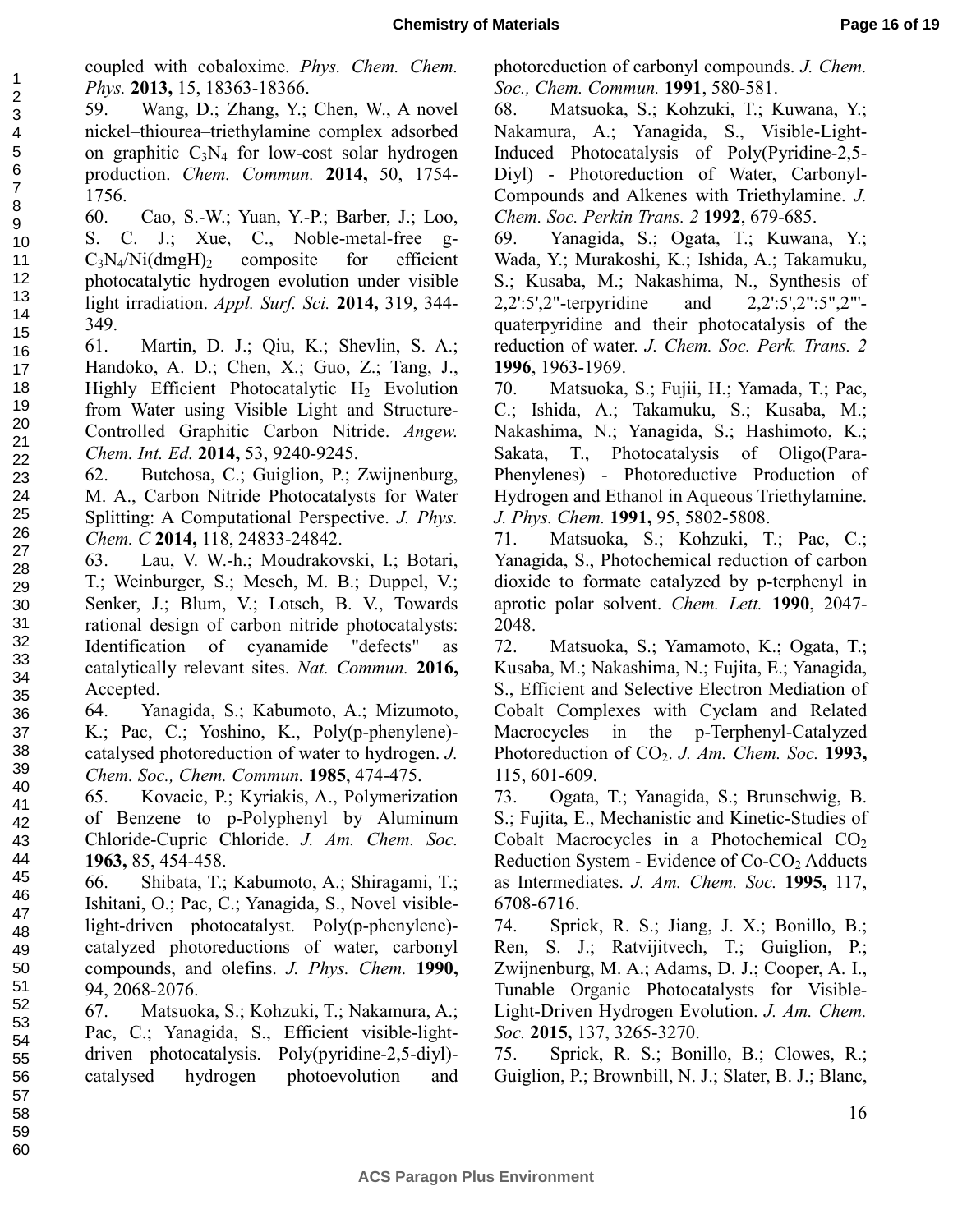F.; Zwijnenburg, M. A.; Adams, D. J.; Cooper, A.

I., Visible-Light-Driven Hydrogen Evolution Using Planarized Conjugated Polymer Photocatalysts. *Angew Chem Int Ed Engl* **2016,** 55, 1792-6.

76. Yan, H.; Huang, Y., Polymer composites of carbon nitride and poly(3-hexylthiophene) to achieve enhanced hydrogen production from water under visible light. *Chem. Commun.* **2011,** 47, 4168-4170. 12

77. Sui, Y.; Liu, J.; Zhang, Y.; Tian, X.; Chen, W., Dispersed conductive polymer nanoparticles on graphitic carbon nitride for enhanced solardriven hydrogen evolution from pure water. *Nanoscale* **2013,** 5, 9150-9155.

78. Xu, Y. H.; Jin, S. B.; Xu, H.; Nagai, A.; Jiang, D. L., Conjugated microporous polymers: design, synthesis and application. *Chem. Soc. Rev.* **2013,** 42, 8012-8031. 18 19 20 21 22

79. Schwab, M. G.; Hamburger, M.; Feng, X.; Shu, J.; Spiess, H. W.; Wang, X.; Antonietti, M.; Mullen, K., Photocatalytic hydrogen evolution through fully conjugated poly(azomethine) networks. *Chem. Commun.* **2010,** 46, 8932-8934. 80. Katekomol, P.; Roeser, J.; Bojdys, M.; Weber, J.; Thomas, A., Covalent Triazine Frameworks Prepared from 1,3,5-Tricyanobenzene. *Chem. Mater.* **2013,** 25, 1542- 1548.

81. Kuhn, P.; Antonietti, M.; Thomas, A., Porous, Covalent Triazine-Based Frameworks Prepared via Ionothermal Synthesis *Angew. Chem. Int. Ed.* **2008,** 47, 3450-3453.

82. Ren, S.; Bojdys, M. J.; Dawson, R.; Laybourn, A.; Khimyak, Y. Z.; Adams, D. J.; Cooper, A. I., Porous, Fluorescent, Covalent Triazine-Based Frameworks Via Room-Temperature and Microwave-Assisted Synthesis *Adv. Mater.* **2012,** 24, 2357-2361.

83. Bojdys, M. J.; Jeromenok, J.; Thomas, A.; Antonietti, M., Rational extension of the family of layered, covalent, triazine based frameworks with regular porosity. *Adv. Mater.* **2010,** 22, 2202- 2205.

84. Hug, S.; Tauchert, M. E.; Li, S.; Pachmayr, U. E.; Lotsch, B. V., A functional triazine framework based on N-heterocyclic building blocks. *J. Mater. Chem.* **2012,** 22, 13956-13964.

85. See, K. A.; Hug, S.; Schwinghammer, K.; Lumley, M. A.; Zheng, Y.; Nolt, J. M.; Stucky, G. D.; Wudl, F.; Lotsch, B. V.; Seshadri, R., Lithium Charge Storage Mechanisms of Cross-Linked Triazine Networks and Their Porous Carbon Derivatives. *Chem. Mater.* **2015,** 27, 3821-3829.

86. Hug, S.; Stegbauer, L.; Oh, H.; Hirscher, M.; Lotsch, B. V., Nitrogen-Rich Covalent Triazine Frameworks as High-Performance Platforms for Selective Carbon Capture and Storage. *Chem. Mater.* **2015,** 27, 8001-8010.

87. Butchosa, C.; McDonald, T. O.; Cooper, A. I.; Adams, D. J.; Zwijnenburg, M. A., Shining a Light on s-Triazine-Based Polymers. *J. Phys. Chem. C* **2014,** 118, 4314-4324.

88. Jiang, X.; Wang, P.; Zhao, J., 2D covalent triazine framework: a new class of organic photocatalyst for water splitting. *J. Mater. Chem. A* **2015,** 3, 7750-7758.

89. Bi, J.; Fang, W.; Li, L.; Wang, J.; Liang, S.; He, Y.; Liu, M.; Wu, L., Covalent Triazine-Based Frameworks as Visible Light Photocatalysts for the Splitting of Water. *Macromol. Rapid Commun.* **2015,** 36, 1799-1805. 90. Schwinghammer, K.; Hug, S.; Mesch, M. B.; Senker, J.; Lotsch, B. V., Phenyl-triazine oligomers for light-driven hydrogen evolution. *Energ Environ Sci* **2015,** 8, 3345-3353.

91. Lau, V. W.-h.; Mesch, M. B.; Duppel, V.; Blum, V.; Senker, J.; Lotsch, B. V., Low molecular-weight carbon nitrides for solar hydrogen evolution. *J. Am. Chem. Soc.* **2015,** 137, 1064-1072.

92. Jiang, X.; Wang, P.; Zhao, J., 2D covalent triazine framework: a new class of organic photocatalyst for water splitting. *J. Mater. Chem. A* **2015,** 3, 7750-7758.

93. Cote, A. P.; Benin, A. I.; Ockwig, N. W.; O'Keeffe, M.; Matzger, A. J.; Yaghi, O. M., Porous, crystalline, covalent organic frameworks. *Science* **2005,** 310, 1166-1170.

94. Spitler, E. L.; Koo, B. T.; Novotney, J. L.; Colson, J. W.; Uribe-Romo, F. J.; Gutierrez, G. D.; Clancy, P.; Dichtel, W. R., A 2D Covalent Organic Framework with 4.7-nm Pores and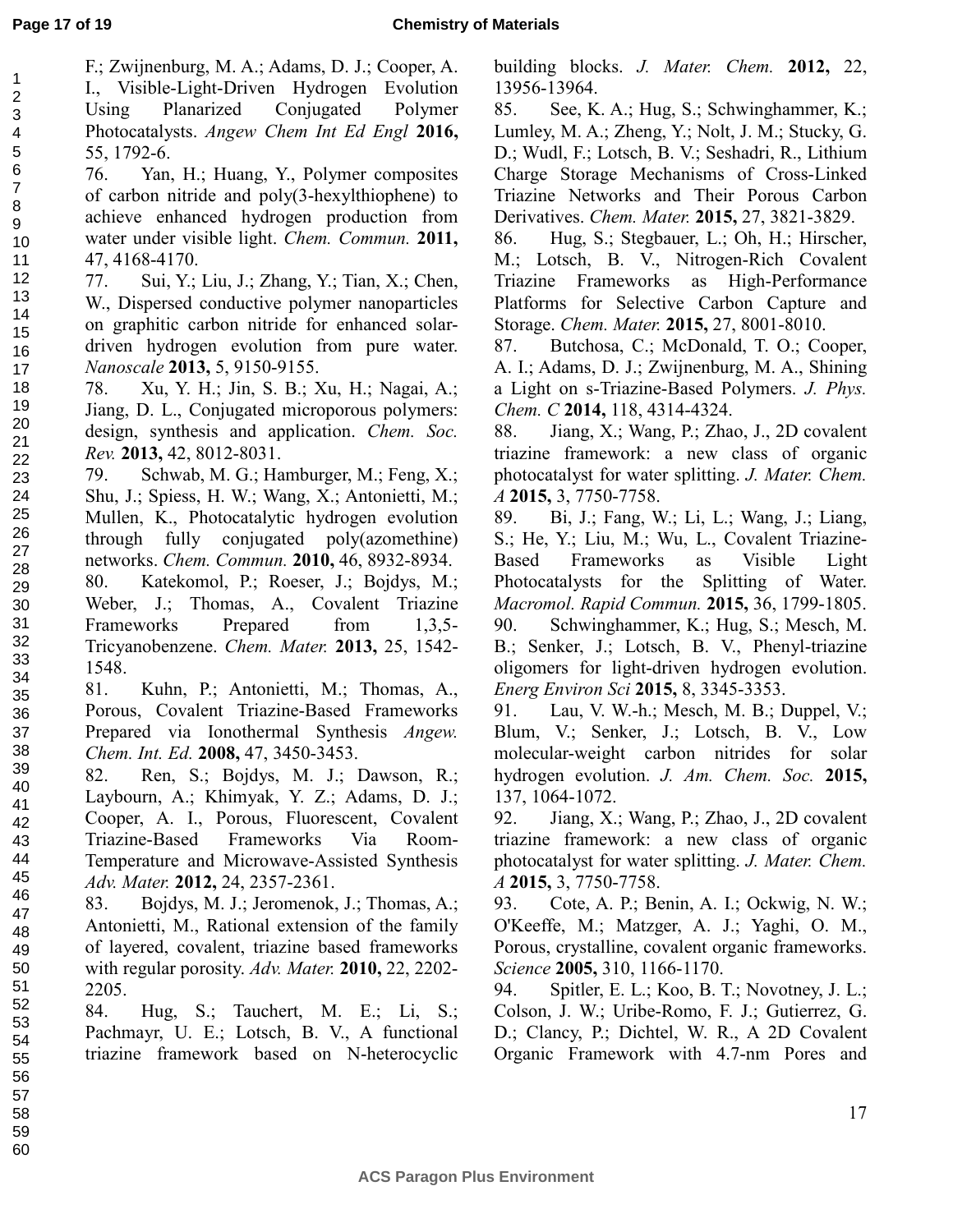*Soc.* **2011,** 133, 19416-19421. 95. Spitler, E. L.; Colson, J. W.; Uribe-Romo, F. J.; Woll, A. R.; Giovino, M. R.; Saldivar, A.; Dichtel, W. R., Lattice Expansion of Highly Oriented 2D Phthalocyanine Covalent Organic Framework Films. *Angew. Chem. Int. Ed.* **2012,** 51, 2623-2627.

43 44

96. Furukawa, H.; Yaghi, O. M., Storage of Hydrogen, Methane, and Carbon Dioxide in Highly Porous Covalent Organic Frameworks for Clean Energy Applications. *J. Am. Chem. Soc.*  **2009,** 131, 8875-8883.

97. Feng, X.; Ding, X. S.; Jiang, D., Covalent organic frameworks. *Chem. Soc. Rev.* **2012,** 41, 6010-6022.

98. Uribe-Romo, F. J.; Doonan, C. J.; Furukawa, H.; Oisaki, K.; Yaghi, O. M., Crystalline Covalent Organic Frameworks with Hydrazone Linkages. *J. Am. Chem. Soc.* **2011,** 133, 11478-11481.

99. Dalapati, S.; Jin, S.; Gao, J.; Xu, Y.; Nagai, A.; Jiang, D., An azine-linked covalent organic framework. *J. Am. Chem. Soc.* **2013,** 135, 17310-3.

100. Kandambeth, S.; Mallick, A.; Lukose, B.; Mane, M. V.; Heine, T.; Banerjee, R., Construction of Crystalline 2D Covalent Organic Frameworks with Remarkable Chemical (Acid/Base) Stability via a Combined Reversible and Irreversible Route. *J. Am. Chem. Soc.* **2012,** 134, 19524-19527.

101. Kandambeth, S.; Shinde, D. B.; Panda, M. K.; Lukose, B.; Heine, T.; Banerjee, R., Enhancement of chemical stability and crystallinity in porphyrin-containing covalent organic frameworks by intramolecular hydrogen bonds. *Angew. Chem. Int. Ed.* **2013,** 52, 13052-6. 42

102. DeBlase, C. R.; Silberstein, K. E.; Truong, T.-T.; Abruña, H. D.; Dichtel, W. R., β-Ketoenamine-Linked Covalent Organic Frameworks Capable of Pseudocapacitive Energy Storage. *J. Am. Chem. Soc.* **2013,** 135, 16821- 16824. 45 46 47 48 49 50 51

103. Jin, S. B.; Ding, X. S.; Feng, X.; Supur, M.; Furukawa, K.; Takahashi, S.; Addicoat, M.; El-Khouly, M. E.; Nakamura, T.; Irle, S.; Fukuzumi, S.; Nagai, A.; Jiang, D. L., Charge 52 53 54 55 56

Dynamics in A Donor-Acceptor Covalent Organic Framework with Periodically Ordered Bicontinuous Heterojunctions. *Angew. Chem. Int. Ed.* **2013,** 52, 2017-2021.

104. Jin, S. B.; Sakurai, T.; Kowalczyk, T.; Dalapati, S.; Xu, F.; Wei, H.; Chen, X.; Gao, J.; Seki, S.; Irle, S.; Jiang, D. L., Two-Dimensional Tetrathiafulvalene Covalent Organic Frameworks: Towards Latticed Conductive Organic Salts. *Chem Eur. J.* **2014,** 20, 14608- 14613.

105. Jin, S.; Supur, M.; Addicoat, M.; Furukawa, K.; Chen, L.; Nakamura, T.; Fukuzumi, S.; Irle, S.; Jiang, D., Creation of Superheterojunction Polymers via Direct Polycondensation: Segregated and Bicontinuous Donor-Acceptor pi-Columnar Arrays in Covalent Organic Frameworks for Long-Lived Charge Separation. *J. Am. Chem. Soc.* **2015,** 137, 7817- 27.

106. Dogru, M.; Handloser, M.; Auras, F.; Kunz, T.; Medina, D.; Hartschuh, A.; Knochel, P.; Bein, T., A Photoconductive Thienothiophene-Based Covalent Organic Framework Showing Charge Transfer Towards Included Fullerene. *Angew. Chem. Int. Ed.* **2013,** 52, 2920-2924.

107. Nagai, A.; Chen, X.; Feng, X.; Ding, X. S.; Guo, Z. Q.; Jiang, D. L., A Squaraine-Linked Mesoporous Covalent Organic Framework. *Angew. Chem. Int. Ed.* **2013,** 52, 3770-3774.

108. Stegbauer, L.; Schwinghammer, K.; Lotsch, B. V., A hydrazone-based covalent organic framework for photocatalytic hydrogen production. *Chem. Sci.* **2014,** 5, 2789-2793.

109. Bunck, D. N.; Dichtel, W. R., Bulk Synthesis of Exfoliated Two-Dimensional Polymers Using Hydrazone-Linked Covalent Organic Frameworks. *J. Am. Chem. Soc.* **2013,** 135, 14952-14955.

110. Thote, J.; Aiyappa, H. B.; Deshpande, A.; Diaz Diaz, D.; Kurungot, S.; Banerjee, R., A covalent organic framework-cadmium sulfide hybrid as a prototype photocatalyst for visiblelight-driven hydrogen production. *Chem. Eur. J.*  **2014,** 20, 15961-5.

111. Vyas, V. S.; Haase, F.; Stegbauer, L.; Savasci, G.; Podjaski, F.; Ochsenfeld, C.; Lotsch, B. V., A tunable azine covalent organic